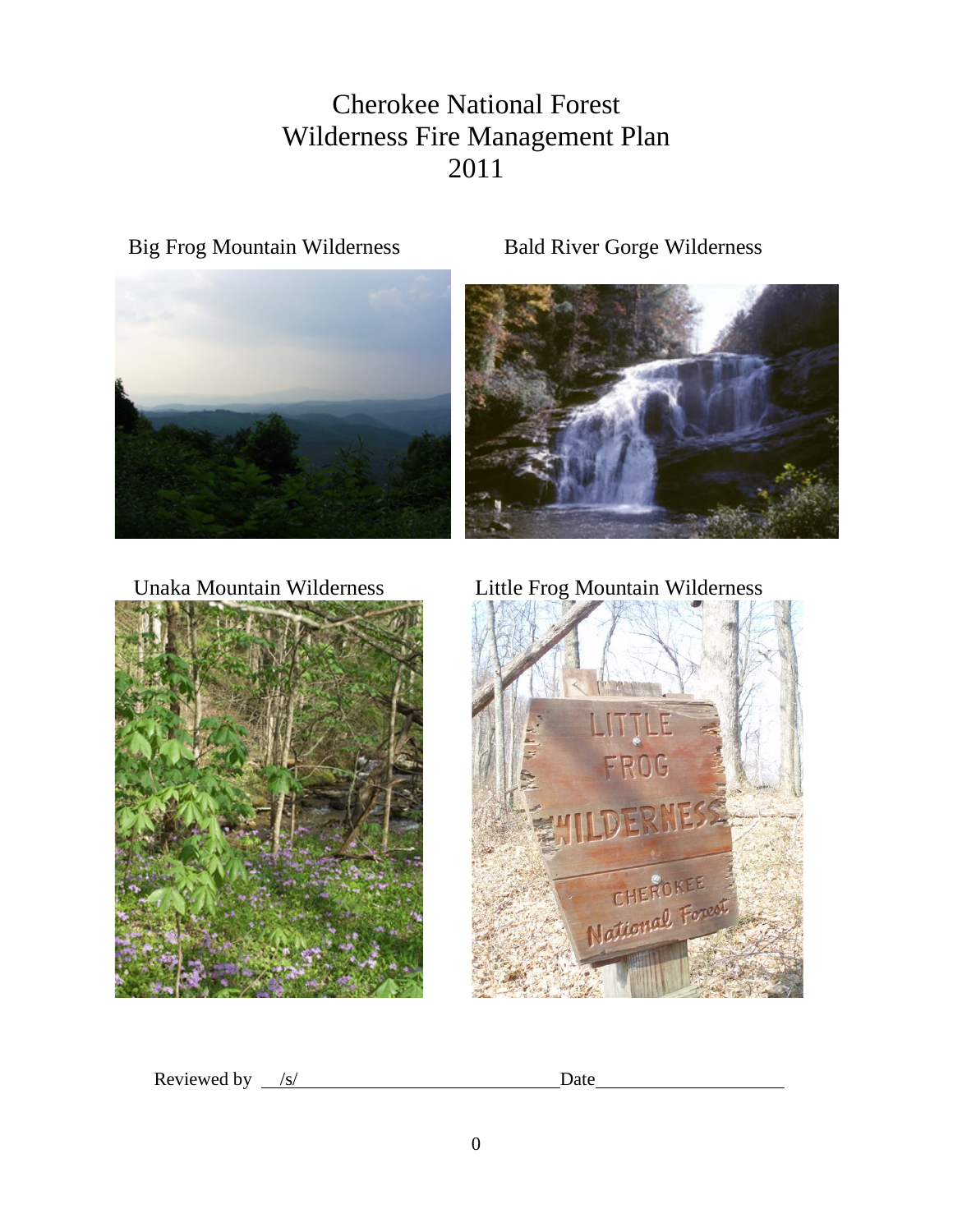## **TABLE OF CONTENTS**

## **I. INTRODUCTION**

| 1. Purpose                                                                   | -------------------------------    |
|------------------------------------------------------------------------------|------------------------------------|
| <b>Relationship to Fire Management Plan</b><br>2.                            | ---------------------------------- |
| 3. Cherokee NF LMP Fire Management Goals                                     |                                    |
| 4. Cherokee NF LMP Prescription Direction<br><b>A. Designated Wilderness</b> |                                    |
| i. Fire Management                                                           |                                    |
| ii. Recreation                                                               |                                    |
| iii. Facilities, Roads, and Access                                           |                                    |
| iv. Lands and Special Uses                                                   |                                    |
| <b>B. Wilderness Study Areas</b>                                             |                                    |
| i. Fire Management                                                           |                                    |
| 5. FS Manual<br>2320 - Wilderness Management                                 |                                    |
| 2324.2-Management of Fire.                                                   |                                    |
| 2324.21 - Objectives                                                         |                                    |
| 2324.22- Policy                                                              |                                    |
| 2324.23 - Fire Management Activities                                         | __________________________         |
| 2323.4– Management of Soil and Water Resources                               |                                    |
| 2323.4b- Burned Area Rehabilitation                                          |                                    |
| 2580 – Air Resource Management                                               |                                    |
| $2580.2 - Objectives$                                                        |                                    |
| 2580.3 - Policy                                                              | ----------------------------       |

## **II. Wilderness Fire Management Planning Elements**

|                                           | 9                                                                                                                                                                                                                                                                         |
|-------------------------------------------|---------------------------------------------------------------------------------------------------------------------------------------------------------------------------------------------------------------------------------------------------------------------------|
|                                           | -11                                                                                                                                                                                                                                                                       |
|                                           | 12                                                                                                                                                                                                                                                                        |
|                                           | $\ldots$ 12                                                                                                                                                                                                                                                               |
| A. Preparedness                           | -12<br>                                                                                                                                                                                                                                                                   |
| <b>B.</b> Prevention                      | 12                                                                                                                                                                                                                                                                        |
| C. Detection                              | 13                                                                                                                                                                                                                                                                        |
| D. Response                               | -13                                                                                                                                                                                                                                                                       |
| E. Suppression                            | 13<br>                                                                                                                                                                                                                                                                    |
| F. Use of Wildland Fire-Natural Ignitions | -14<br>                                                                                                                                                                                                                                                                   |
| i. Desired Conditions and Fire Effects    | 14<br>                                                                                                                                                                                                                                                                    |
|                                           | 1. Ecology and History of Fire on the Cherokee NF<br>2. Cherokee NF Wilderness Fire Management Unit <b>manual contract of the Cherokee NF</b> Wilderness Fire Management Unit<br>3. Special Resource and Use Considerations<br>4. Goals and Objectives<br>5. Prescription |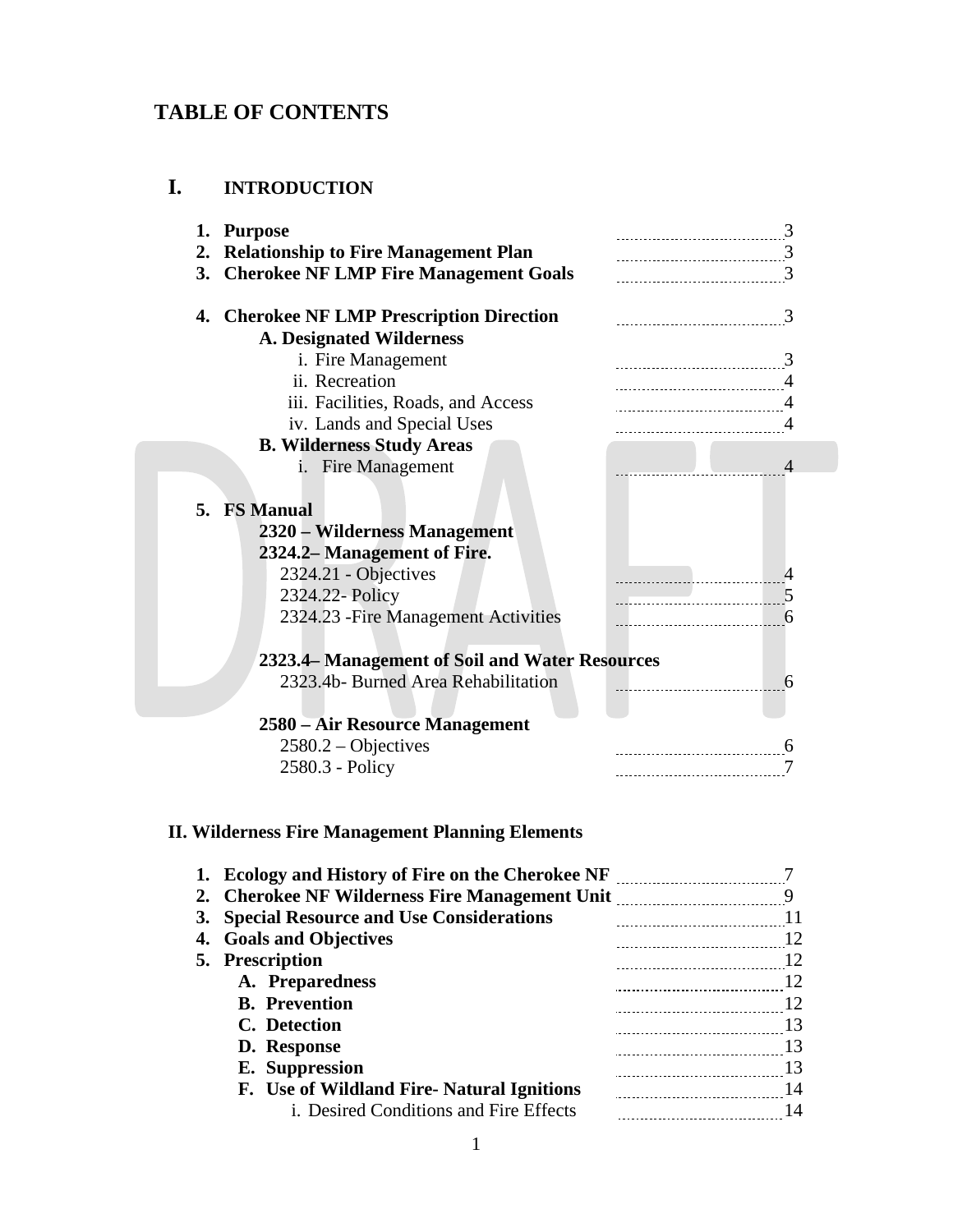| ii. Monitoring and Documentation                                          | 14  |
|---------------------------------------------------------------------------|-----|
| iii. Constraints and Contingencies<br>----------------------------------- |     |
| G. Prescribed Fire                                                        | -15 |
| H. Burned Area Rehabilitation                                             |     |
| <b>IV.</b> Appendix                                                       |     |
| <b>A. WFMU Decision Flow Chart</b>                                        | 16  |
| <b>B. Decision Criteria Checklist</b>                                     |     |
| $\alpha$ December Material Equinoment on Material Transport (10)          |     |

**C. Request for Motorized Equipment or Mechanical Transport** 18<br>**D. MIST Guidelines** 22 **D. MIST Guidelines** 22 **E. Forest Wide Wilderness Area Recreation Resources** 24

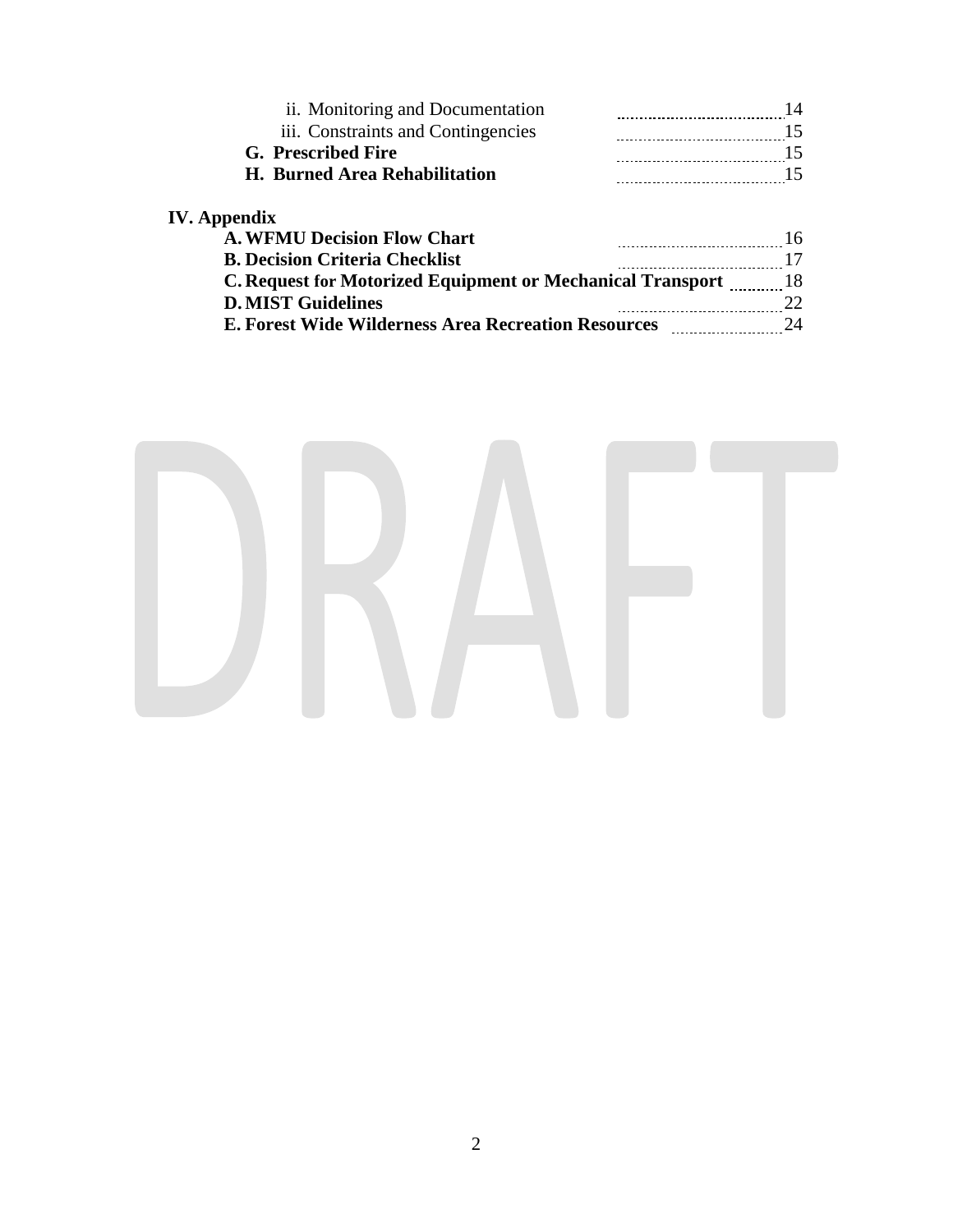### **Introduction**

#### **1. Purpose**

The purpose of this plan is to guide fire management inside the wilderness areas of the Cherokee National Forest (CNF) in accordance with law and policy. Wilderness fire management is defined as the deliberate response to and use of fire through the execution of technically sound plans under specific prescriptions for the purpose of achieving stated wilderness management objectives; this is best achieved when the affects of fire as a naturally occurring landscape disturbance are observed and not the affects of fire management operations.

Use of wildland fire for resource benefit is emphasized in the current national fire policy. This emphasis is tied to a growing recognition of fire as a critical, beneficial process for the proper functioning condition of many vegetation types, as well as, a tool to reduce hazardous fuel conditions, and to manage resources more efficiently by allowing fire suppression resources to concentrate on areas of highest priority for human safety, developments, and natural resources.

#### **2. Relationship to Forest Fire Management Plan**

This wilderness fire management plan is incorporated as an appendix to the Cherokee National Forest Fire Management Plan. As such, it will be reviewed and revised (as needed) on an annual basis. This wilderness fire management plan was developed using an interdisciplinary team process to foster collaborative planning. Specialists within the Forest Service are the primary collaborators.

#### **3. Cherokee NF LMP Fire Management Goals**

- **GOAL 22** Achieve a balance between suppression to protect life, property, and resources, and fire use to regulate fuels and maintain healthy ecosystems. Use wildland fire to protect, maintain, and enhance resources, and, as nearly as possible, allow it to function in its natural ecological role.
- **GOAL 23** Fire dependent ecosystem components are maintained by desired fire regimes. Restore and maintain fire associated and dependent landscapes by moving them from condition class 2 and 3 to condition class 1.
- **GOAL 24** Reduce hazardous fuels through use of wildland fire and mechanical fuels treatment.
- **GOAL 25** Emissions from prescribed fire will not hinder the state's progress toward attaining air quality standards and visibility goals.

#### **4. Cherokee NF LMP Prescription Direction:**

## **A. Designated Wilderness**

### **i. Fire Management**

- **RX1A-10:** Management-ignited fire is allowed as prescribed in wilderness fire management plans. Reduce hazardous fuels through wildland fire use and use of management-ignited fire.
- **RX1A-11:** Use suppression methods and equipment that cause the least alteration of the wilderness landscape, least disturbance of the land surface, least disturbance to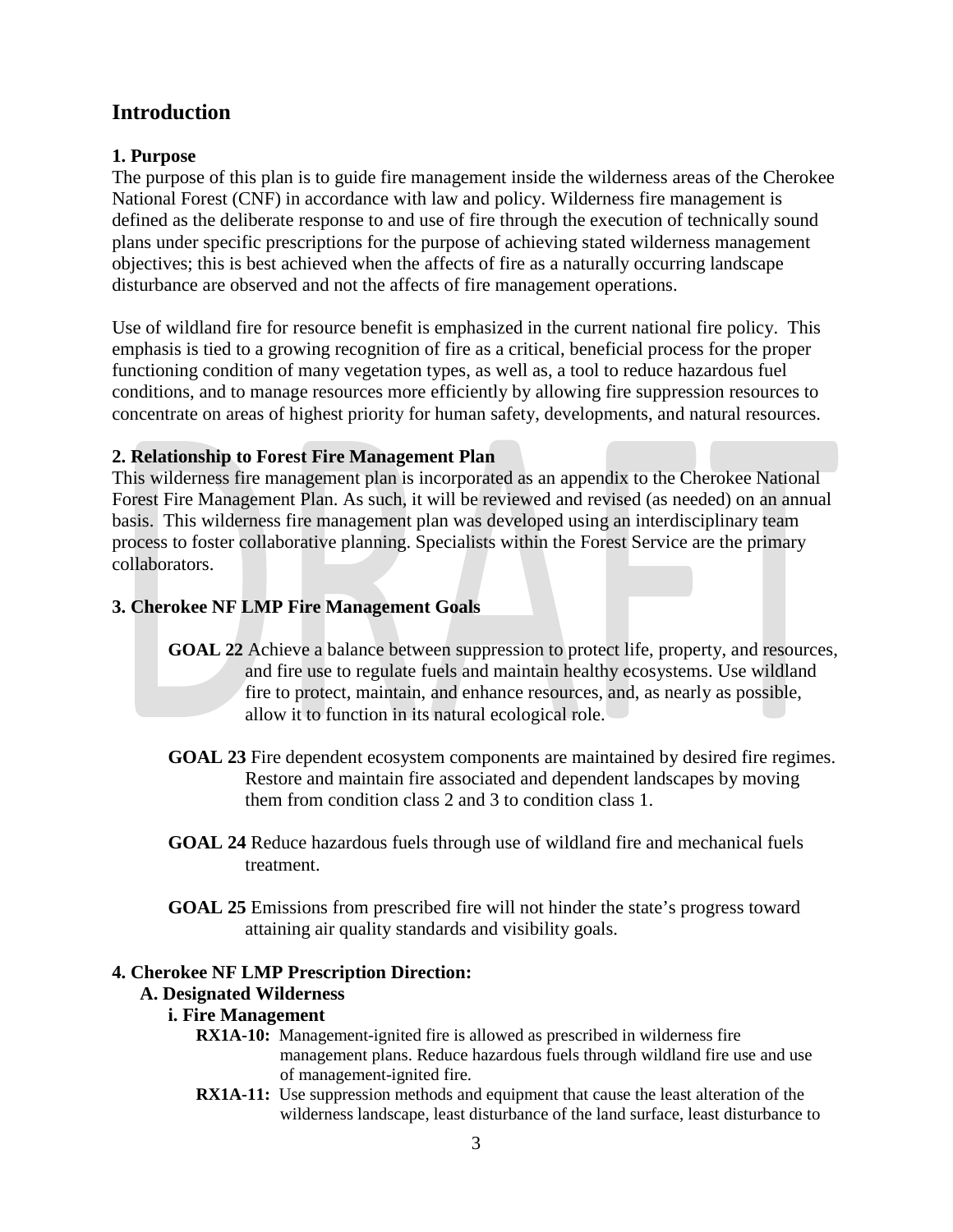visitor solitude, least reduction of visibility and least effects on air-quality related values.

- **RX1A-12:** Helicopters, air tankers, other aircraft, and portable mechanized devices are allowed with approval of the Forest Supervisor when their use will result in less alteration of the landscape, disturbance of land surface and wilderness values.
- **RX1A-13:** Tractor-plow units or bulldozers are allowed, with Regional Forester approval, only on fires with an imminent threat to life or private property that cannot be controlled by other means. Evidence of such use will be obliterated as soon as practicable.
- **RX1A-14:** With the exception of fire lines, only allow rehabilitation of a burned area if necessary to prevent an unnatural loss of wilderness resources or to protect resources outside the wilderness. Do necessary revegetation work with plant species native to the wilderness area.

#### **ii. Recreation**

**RX1A-22:** Use of hand-held power tools, like chainsaws, to reopen trails following catastrophic natural events may be authorized by the Regional Forester.

**iii. Facilities, Roads and Access**

**RX1A-34:** Require Forest Supervisor approval for administrative use of motorized vehicles for transport of equipment for emergencies involving inescapable urgency such as (a) fire suppression, (b) health and safety, (c) law enforcement involving serious crimes or fugitive pursuit, (d) removal of deceased persons, and (e) aircraft accident investigation.

#### **iv. Lands and Special Uses**

**Goal 1.A-3** Prevent or mitigate any adverse impacts from air pollution to the Air Quality Related Values of the Class I area, Cohutta and Joyce Kilmer/Slickrock Wilderness, through a cooperative working relationship with agencies managing air quality.

**Objective 1.A-3.01** Conditions of Air Quality Related Values improve over current adversely affected levels.

#### **B. Wilderness Study Areas**

#### **i. Fire Management**

**RX1B-1:** The full range of suppression tactics may be used, favoring methods that cause least disturbance of the land surface. Motorized heavy equipment, helicopters, air tankers, other aircraft, and hand-held motorized devices are allowed when their use will result in less alteration of the landscape, disturbance of land surface and future wilderness values.

#### **5. FS Manual Direction**

Agency direction for Wilderness Fire Management is found in Forest Service Manual 2300, specifically FSM 2324 and is as follows:

#### **2320 – Wilderness Management**

 **2324.2 - Management of Fire**

#### **2324.21 - Objectives**.

The objectives of fire management in wilderness are to: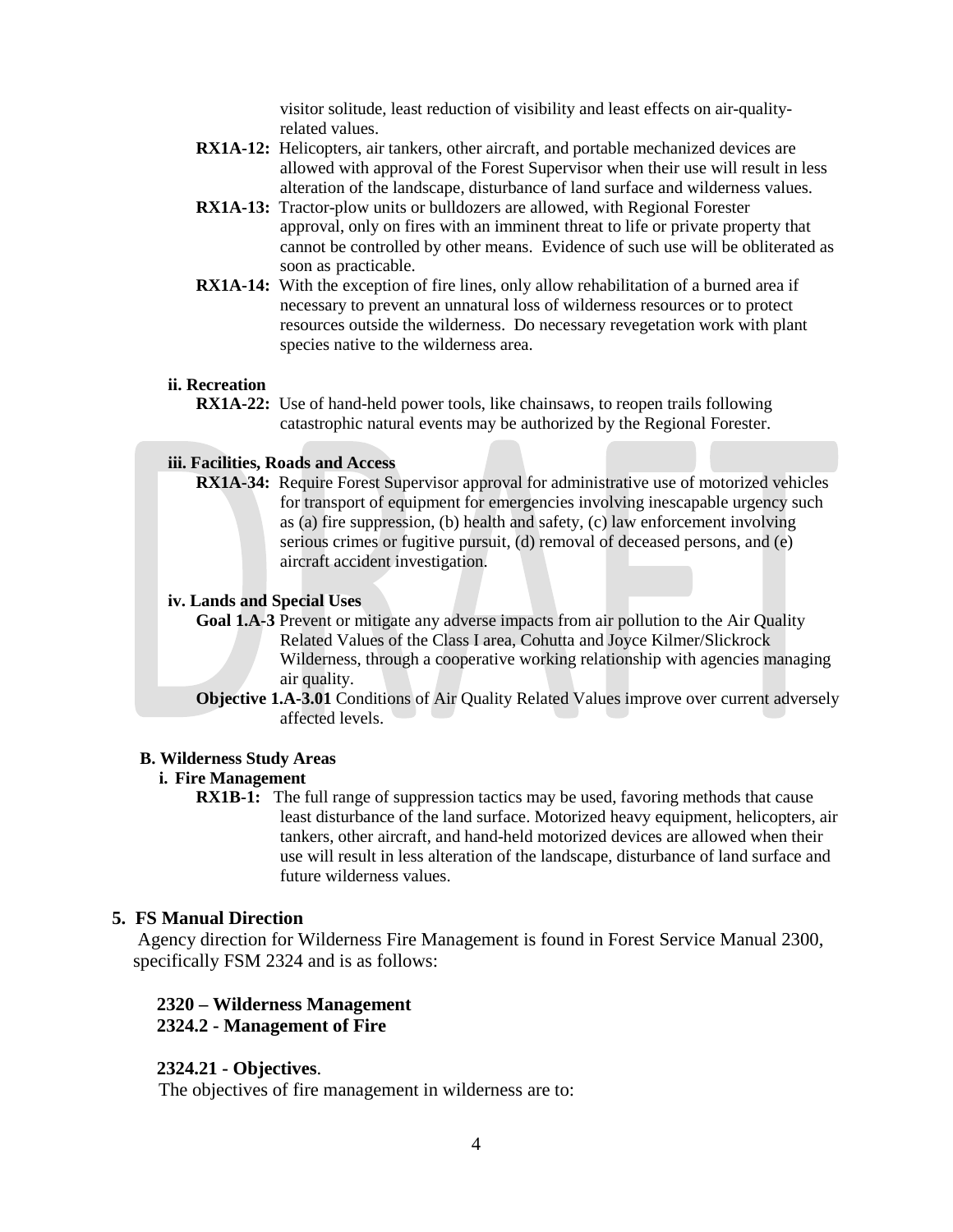1. Permit lightning caused fires to play, as nearly as possible, their natural ecological role within wilderness.

2. Reduce, to an acceptable level, the risks and consequences of wildfire within wilderness or escaping from wilderness.

### **2324.22 - Policy**

- 1. Two types of prescribed fires may be approved for use within wilderness: those ignited by lightning and allowed to burn under prescribed conditions and those ignited by qualified Forest Service officers.
- 2. No fire may be ignited or allowed to burn without documented, preplanned, specified conditions.
- 3. Document specific objectives, standards, and guidelines for the control of wildfire and the use of prescribed fire within each wilderness (FSM 5100, 5150, and 5190) in a forest plan or, where the forest planning process has not been completed, in either an interim wilderness management or fire management area plan. Document specific direction for fire program implementation in the forest fire management action plan (FSH 5109.19).
- 4. Suppress all wildfires within wilderness in accordance with the direction FSM 5130.
- 5. Fire ignited by lightning may be permitted to burn if prescribed in an approved plan (FSM 2324 and 5150).
- 6. Forest Service managers may ignite a prescribed fire in wilderness to reduce unnatural buildups of fuels only if necessary to meet at least one of the wilderness fire management objectives set forth in FSM 2324.21 and if all of the following conditions are met:
	- a. The use of prescribed fire or other fuel treatment measures outside of wilderness is not sufficient to achieve fire management objectives within wilderness.
	- b. An interdisciplinary team of resource specialists has evaluated and recommended the proposed use of prescribed fire.
	- c. The interested public has been involved appropriately in the decision.
	- d. Lightning-caused fires cannot be allowed to burn because they will pose serious threats to life and/or property within wilderness or to life, property, or natural resources outside of wilderness.
- 7. Do not use prescribed fire in wilderness to benefit wildlife, maintain vegetative types, improve forage production, or enhance other resource values. Although these additional effects may result from a decision to use prescribed fire, use fire in wilderness only to meet wilderness fire management objectives.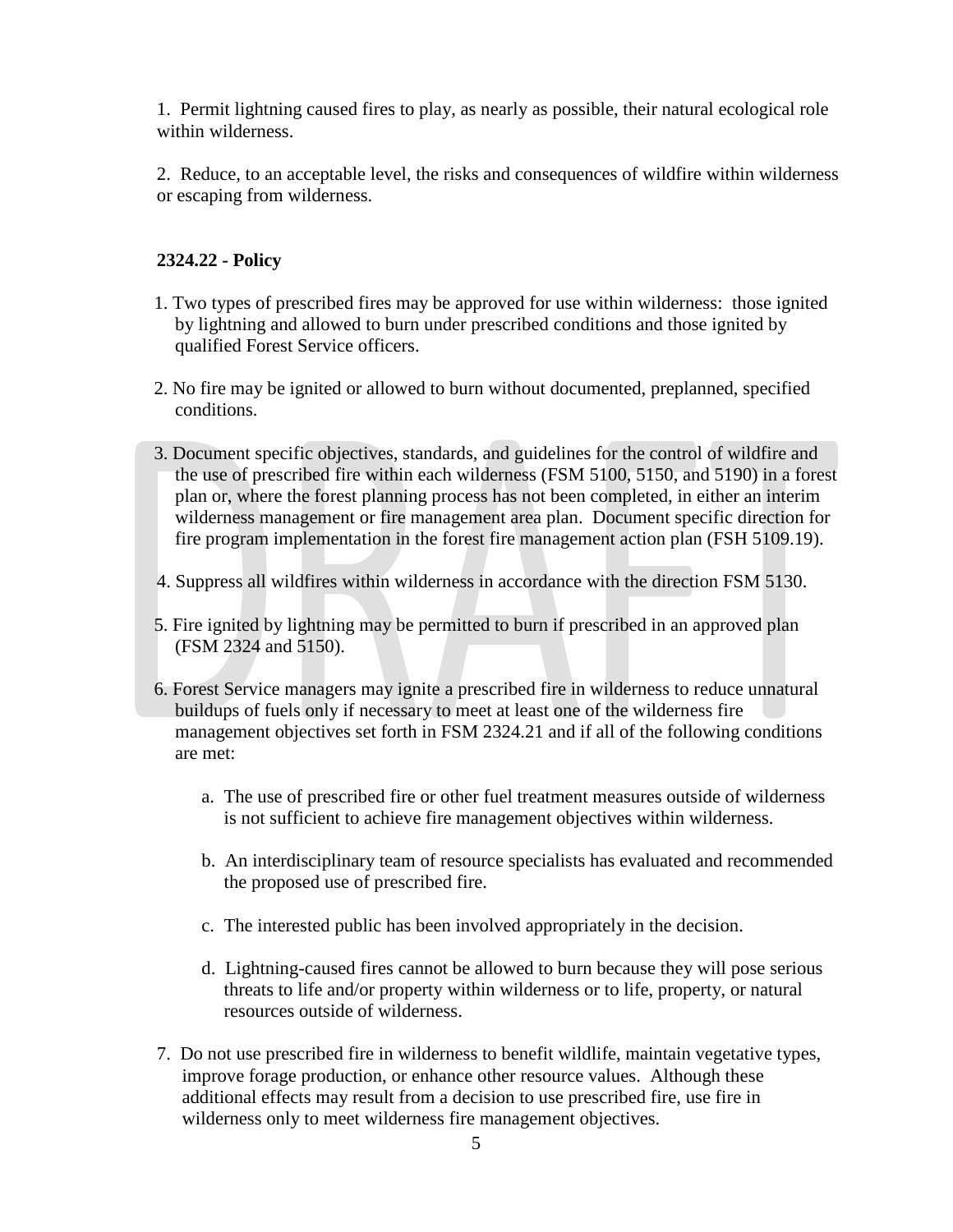8. Do not use management ignited fire to achieve wilderness fire management objectives where lightning-caused fires can achieve them.

#### **2324.23 - Fire Management Activities**

Conduct all fire management activities within wilderness in a manner compatible with overall wilderness management objectives. Give preference to using methods and equipment that cause the least:

- 1. Alteration of the wilderness landscape.
- 2. Disturbance of the land surface.
- 3. Disturbance to visitor solitude.
- 4. Reduction of visibility during periods of visitor use.
- 5. Adverse effect on other air quality related values.

Locate fire camps, helispots, and other temporary facilities or improvements outside of the wilderness boundary whenever feasible. Rehabilitate disturbed areas within wilderness to as natural an appearance as possible.

#### **2323.4- Management of Soil and Water Resources**

#### **2323.4b - Burn Area Rehabilitation**

- a. Use indigenous or appropriate naturalized species to reestablish vegetation where there is no reasonable expectation of natural healing.
- b. Permit emergency burned area rehabilitation only if necessary to prevent an unnatural loss of the wilderness resource or to protect life, property, and other resource values outside of wilderness. Normally use hand tools and equipment to install selected land and channel treatments

#### **2580- Air Resource Management**

Agency direction for Air Resource Management is found in Forest Service Manual 2500, specifically FSM 2580 and is as follows:

#### **2580.2 – Objectives:**

- 1. Protect air quality related values within class I areas, as described in 42 U.S.C. 7475(d) (2) (B) and (C) and section 2580.5.
- 2. Control and minimize air pollutant impact from land management activities.
- 3. Cooperate with air regulatory authorities to prevent significant adverse effects of air pollutants and atmospheric deposition on forest and rangeland resources.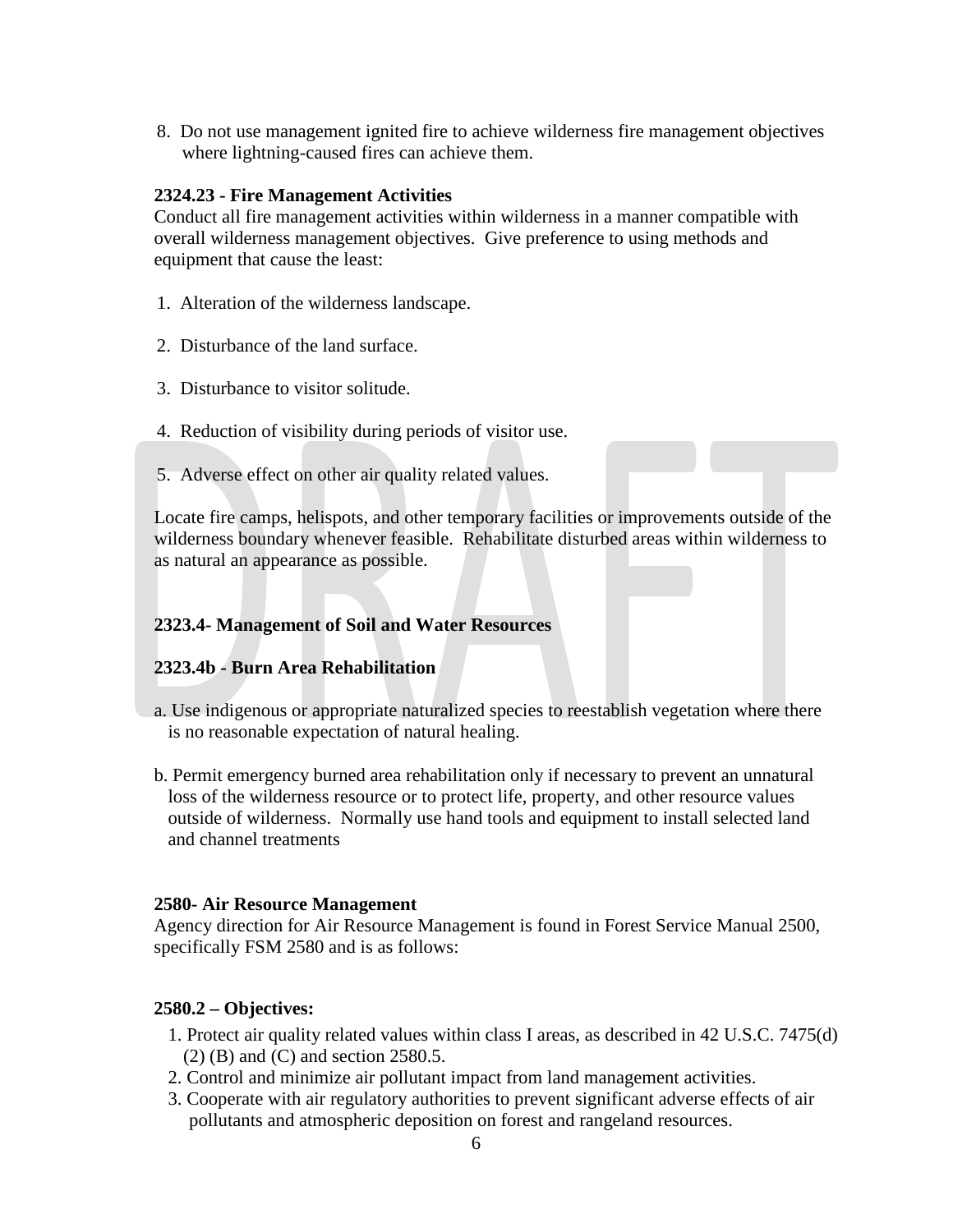#### **2580.3 – Policy:**

- 1. Integrate air resource management objectives into all resource planning and management activities.
- 2. Use cost effective methods of achieving resource management objectives. In addition to the above, FSM 2320 contains policy on the management and protection of the air resource in wilderness areas. The following is a summary of policy stated in FSM 2323.62:

a) Define air quality related values (AQRV) and initiate action to protect those values.

b) For each AQRV, select sensitive indicators, monitor, and establish the acceptable level of protection needed to prevent adverse impacts. (FSM 2120).

The Wilderness Act of 1977 and regulations developed to implement it do not directly address air quality or air pollution impacts on Wilderness. However, they do provide direction in determining what should be protected in wilderness (the earth and its community of life) and to what degree (preserve its natural conditions).

Air Resource Management Emissions from permitted sources like power plants, pulp mills, minerals processing plants, and other industry can affect air quality related values, like visibility, in Class II areas. These values can be protected, by working within our responsibilities under the Clean Air Act and the Wilderness Act. Class II air sheds are generally pollution free and allow some industrial development.

## **II. Wilderness Fire Management Planning Elements**

#### **1. Ecology and History of Fire in the Southern Appalachians**

Science continues to teach us about fire's role in the historic landscape of the Southern Appalachian Mountains and how it modified the vegetation. Biologists have documented corresponding changes in vegetation, including the decline of many fire-adapted communities, since the removal of fire from the landscape. Fire-adapted communities are dependent on a historic disturbance regime. This is evident from the increase of dense understory vegetation that no longer resembles the over story as a result of fire exclusion. Without fire or other disturbances the forest composition is slowly converting to species such as maple, beech, black gum, and white pine. A natural fire regime is a general classification of the role fire would play across a landscape in the absence of modern human mechanical intervention, but including the influence of aboriginal burning (Agee 1993, Brown 1995). Although some controversy does exist, coarse scale definitions for natural (historical) fire regimes have been developed by Hardy et al. (2001) and Schmidt et al. (2002) and interpreted for fire and fuels management by Hann and Bunnell (2001). The five natural (historical) fire regimes are classified based on average number of years between fires (fire frequency) combined with the severity (amount of replacement) of the fire on the dominant over story vegetation**.**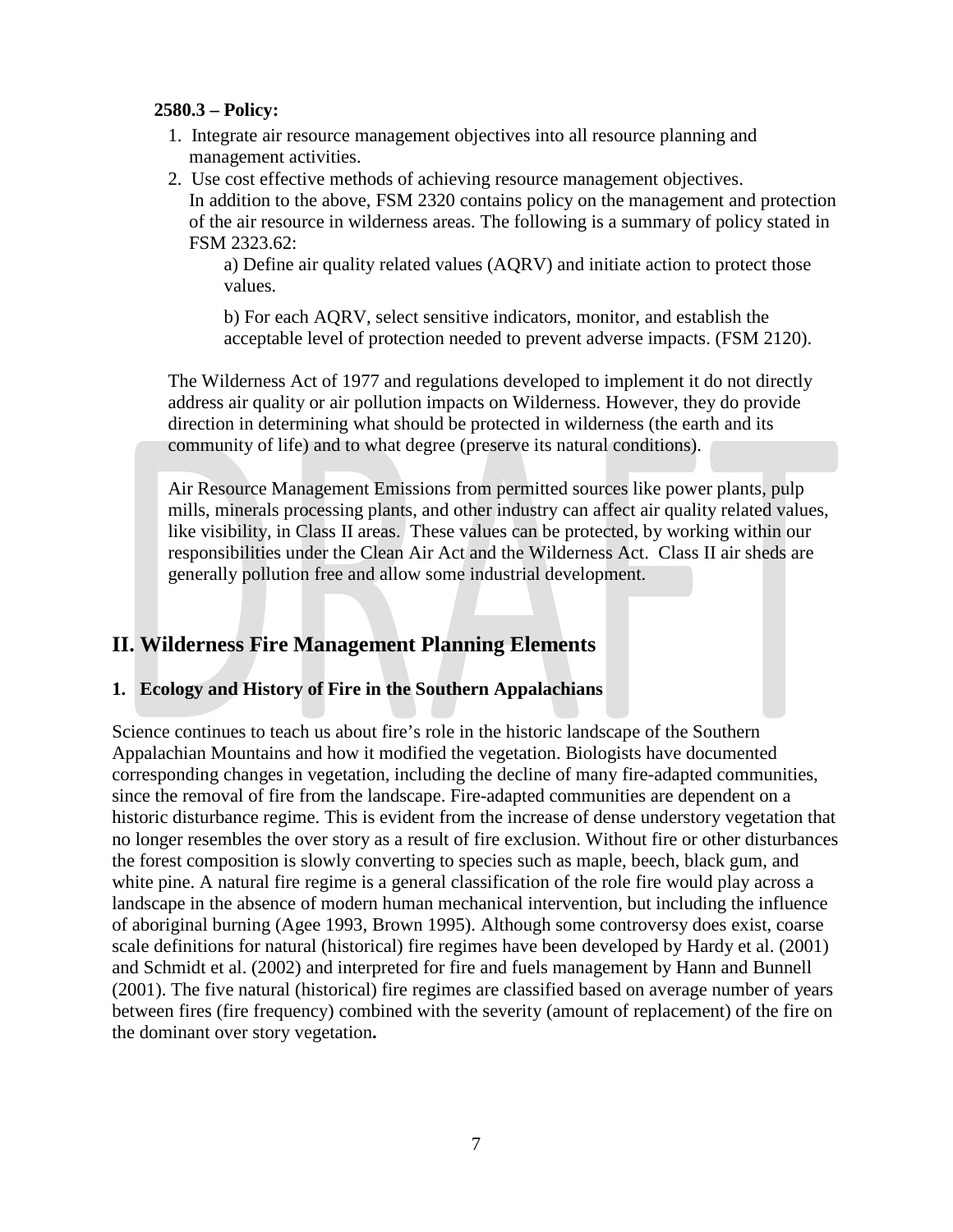| <b>FIRE REGIMES</b>                                     |                 |                          |  |
|---------------------------------------------------------|-----------------|--------------------------|--|
| <b>Fire Return Interval</b><br><b>Fire Regime Group</b> |                 | <b>Severity</b>          |  |
|                                                         | $0-35$ years    | low severity             |  |
|                                                         | $0-35$ years    | stand-replacing severity |  |
| Ш                                                       | $35-100+ years$ | mixed severity           |  |
| ΓV                                                      | $35-100+ years$ | stand-replacing severity |  |
|                                                         | $>200$ years    | stand-replacing severity |  |

Table 1. Fire Regime Group Descriptions

| Fire Adapted Communities with Fire Regime Designation on the Cherokee NF |                                                  |         |               |
|--------------------------------------------------------------------------|--------------------------------------------------|---------|---------------|
| <b>Community</b>                                                         | <b>Forest Type(s) &amp; CISC Codes</b>           | Acres   | <b>Fire</b>   |
| <b>Type</b>                                                              |                                                  |         | <b>Regime</b> |
| Dry to Mesic                                                             | Post Oak-Black Oak (51), White Oak-Red Oak-      | 125,189 |               |
| <b>Oak Forest</b>                                                        | Hickory (53), White Oak (54), Northern Red       |         |               |
|                                                                          | Oak-Hickory (55)                                 |         |               |
| Dry and Dry to                                                           | Upland Hardwoods-White Pine (42), Southern       | 56,465  |               |
| Mesic Oak-                                                               | Red Oak-Yellow Pine (44), Chestnut Oak-          |         |               |
| Pine Forest                                                              | Scarlet Oak-Yellow Pine (45), Bottomlands        |         |               |
|                                                                          | Hardwood-Yellow Pine (46), White Oak-Black       |         |               |
|                                                                          | Oak-Yellow Pine (47), Northern Red Oak-          |         |               |
|                                                                          | Hickory-Yellow Pine (48)                         |         |               |
| Dry and Xeric                                                            | Chestnut Oak (52), Scarlet Oak (59), Chestnut    | 69,984  |               |
| <b>Oak Forest</b>                                                        | Oak-Scarlet Oak (60)                             |         |               |
| Xeric Pine and                                                           | Shortleaf Pine-Oaks (12), Loblolly Pine-         | 130,981 | I             |
| Pine-Oak                                                                 | Hardwood (13), Pitch Pine-Oak (15), Virginia     |         |               |
| Forest                                                                   | Pine-Oak (16), Shortleaf Pine(32), Loblolly Pine |         |               |
|                                                                          | (31), Virginia Pine (33), Pitch Pine (38)        | 9,891   | $_{\rm II}$   |
|                                                                          | Table Mountain Pine (39), Table Mountain         |         |               |
|                                                                          | Pine-Hardwood (20)                               |         |               |

Table 2. Cherokee NF Fire Adapted Community Descriptions

Historically, fire may have been the most common form of natural disturbance on the landscape now managed by the CNF. Fire has played an important role in the development and maintenance of southern yellow pine ecosystems and appears to be a major factor in the development of oak forests. (Ref. Southern Appalachian Assessment (SAA) Terrestrial Report page 94-96)

The role of lightning-caused fires in pre-colonial times on the land that is now the CNF has not been well documented. An analysis of lightning fires on CNF over the last 30 years indicates these ignitions could have led to potentially large-scale landscape burns if suppression actions had not been taken immediately. The CNF had 153 lightning-caused fires in the thirty-year period between 1967 and 1996. Lightning fires, as would be expected, are very sporadic. In several years, no lightning fires occurred, while in other years, many lightning fires occurred. Forty of the 153 total lightning-caused fires occurred in 1988. These had an average fire size of 13.5 acres before being controlled. Lightning fires have reasonably accounted for burning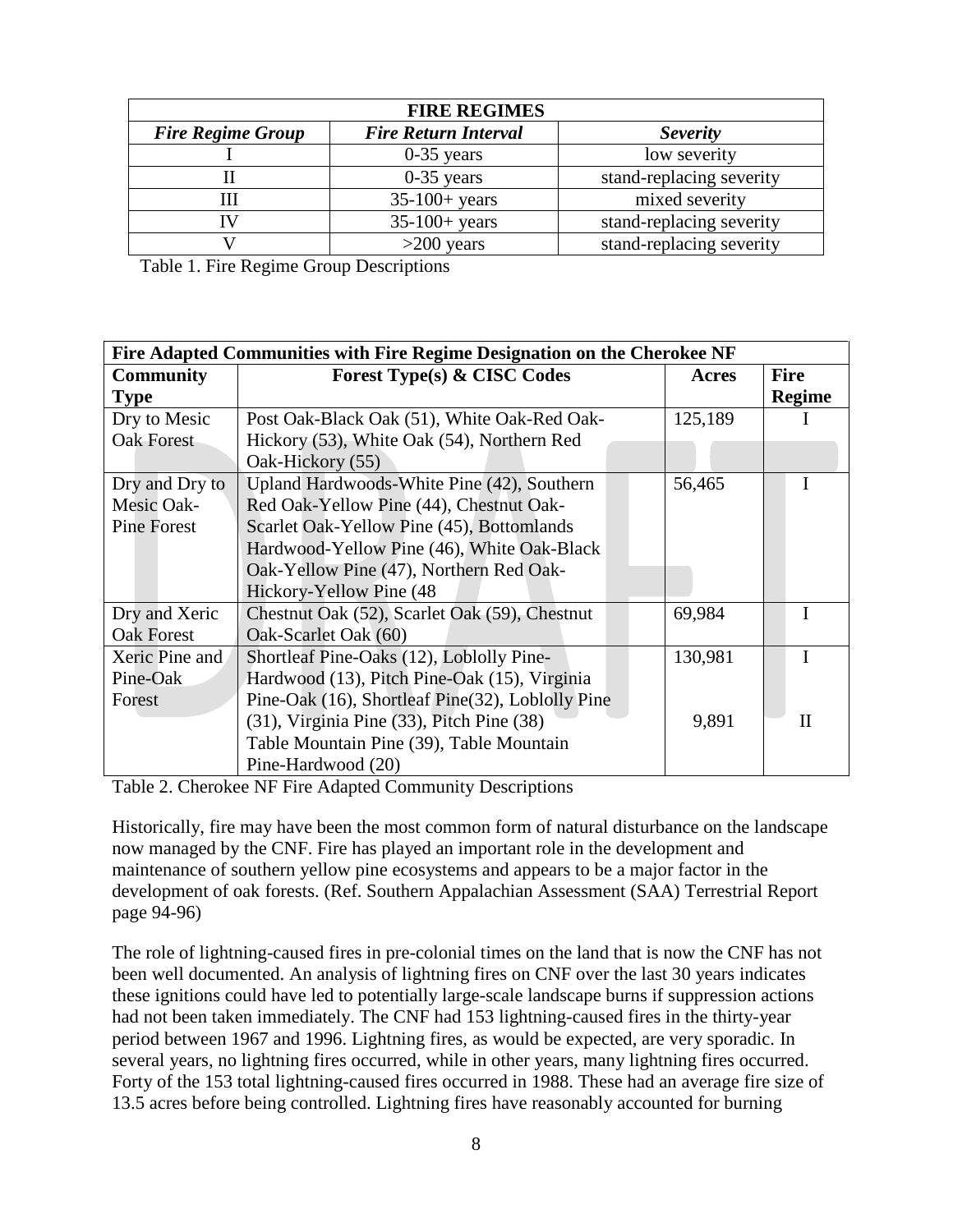approximately 2,065 acres over the past 30 years. The average fire size is much lower than would be expected if no control actions were taken on the fire. Thus, lightning fires, if allowed to run their natural course, could be expected to have burned several times more than 2,065 acres in the past 30 years.

The CNF was established in 1936 and the national direction of the Forest Service was quite clear (Pyne, 1982). "Forest fires have no place in any forest but as a result of ignorance, carelessness, and indifference (Anonymous, 1936)". The practitioners of "controlled burning" battled against an enormous campaign set at the national level to stop all fire. With that new direction of suppressing all fires, the major force of landscape disturbance that had been present since the ice age was suddenly altered. The consequences of that well-intentioned policy would not be obvious for several decades.

| # of Human Starts     | <b>Acres Burned</b> |
|-----------------------|---------------------|
|                       |                     |
| # of Lightning Starts | <b>Acres Burned</b> |
|                       |                     |

Table 3. Historical Fire Occurrence in Cherokee NF Wilderness Areas 1990-2009

#### **2. Cherokee NF Wilderness Fire Management Unit**

 The Cherokee National Forest had been divided into three Fire Management Units (FMU's), the Cherokee North FMU (349,699 acres),Cherokee South FMU (303,657 acres)and the Wilderness FMU (66,389 acres) consisting of eleven designated wildernesses; seven in the South Zone and four in the North Zone. The Cherokee NF contains approx. 20,000 acres of recommended wilderness study areas, as legislation passes classifying these lands as wilderness they will be included in the WFMU.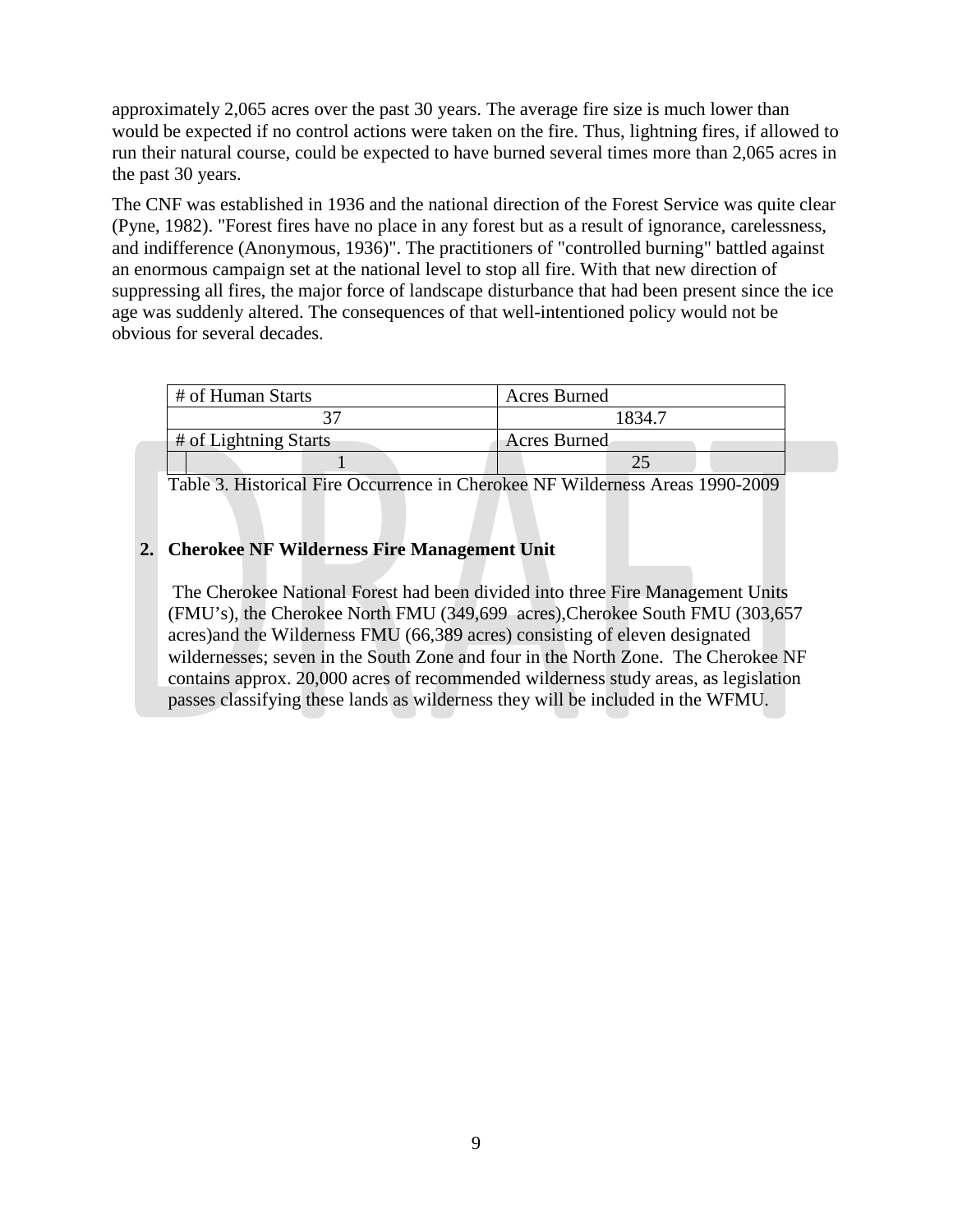| <b>Cherokee National Forest</b>                  | <b>Approximate Acreage</b>                       |  |
|--------------------------------------------------|--------------------------------------------------|--|
| <b>Designated Wilderness</b>                     |                                                  |  |
| <b>Areas</b>                                     |                                                  |  |
|                                                  | South Zone Wilderness Areas approx. 40,640 acres |  |
| Cohutta                                          | 1,709*                                           |  |
| Big Frog Mountain                                | 7,993*                                           |  |
| Little Frog Mountain                             | 4,666                                            |  |
| Gee Creek                                        | 2,493                                            |  |
| <b>Bald River Gorge</b>                          | 3,721                                            |  |
| Citico Creek                                     | 16,226                                           |  |
| Joyce Kilmer/Slickrock                           | 3,832*                                           |  |
| * CNF Section only                               |                                                  |  |
| North Zone Wilderness Areas approx. 25,749 acres |                                                  |  |
| Samson Mountain                                  | 7,992                                            |  |
| Unaka Mountain                                   | 4,496                                            |  |
| Pond Mountain                                    | 6,929                                            |  |
| Big Laurel Branch                                | 6,332                                            |  |
|                                                  |                                                  |  |

Table 4. Cherokee National Forest Designated Wilderness Areas.



Figure 1. South Zone Wilderness Area Locations.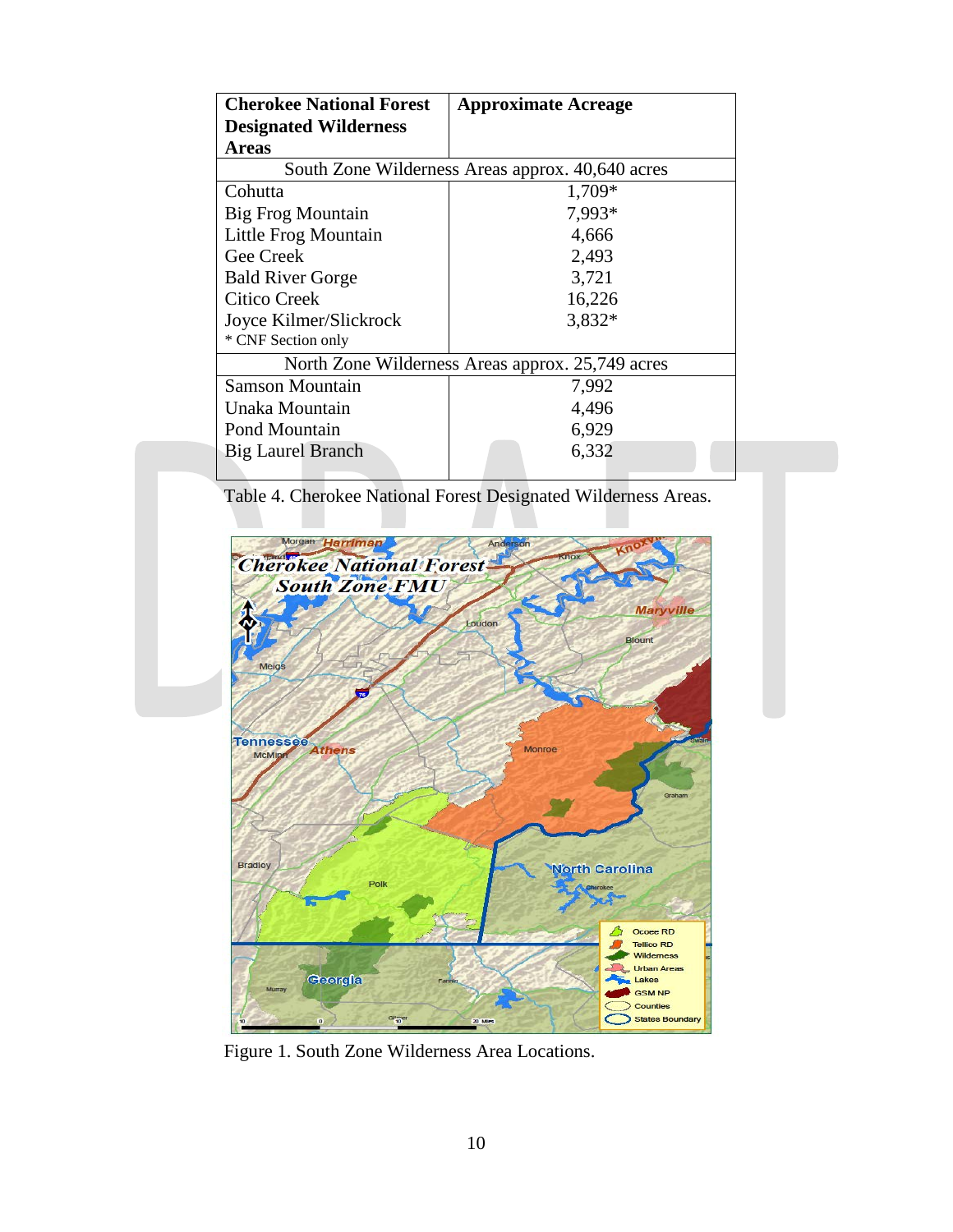

Figure 2. North Zone Wilderness Area Locations.

#### **3. Special Resource Considerations**

**Recreation-** Recreation resources are located throughout and around the Wilderness Fire Management Unit (WFMU). There is a significant potential for forest visitors to be dispersed throughout the wilderness areas. Special consideration should be taken to determine if people are within an area in the event of a fire. Although checking known parking areas and use of aircraft for searches are primary methods of determining visitor locations, when possible, ground searches along both system and user-created trails should be considered. Appendix E, Forest Wide Wilderness Area Recreation Resources, contains all Forest Service managed recreation resources relevant to fire management in the WFMU.

**Rare Communities and T&E Species-** The Revised Cherokee Land and Resource Management Plan gives direction for the management of rare communities and T&E Species. All fire management planning and operations will adhere to the Forest Plan. Fire managers will consult the district botanist or biologists for site specific guidance.

**Archeological-** Cultural and historical resources occur throughout the FMU. Most of the sites are sub-surface and usually are categorized as Native American sites, graves, or old home sites. All planned ground disturbance is coordinated with input from archeologists for locating fire control lines to avoid known sites. The forest archeologist is located in the S.O. if site specific consultation is required.

**Non-Federal Lands-** Maps with FS ownership, wilderness and district boundaries applicable to the Cherokee National Forest can be found in better detail in the following folder: **O:\NFS\Cherokee\Staff\SO\Fire\Wilderness Fire Management Plan\20100120Wilderness\_FMP\_Maps**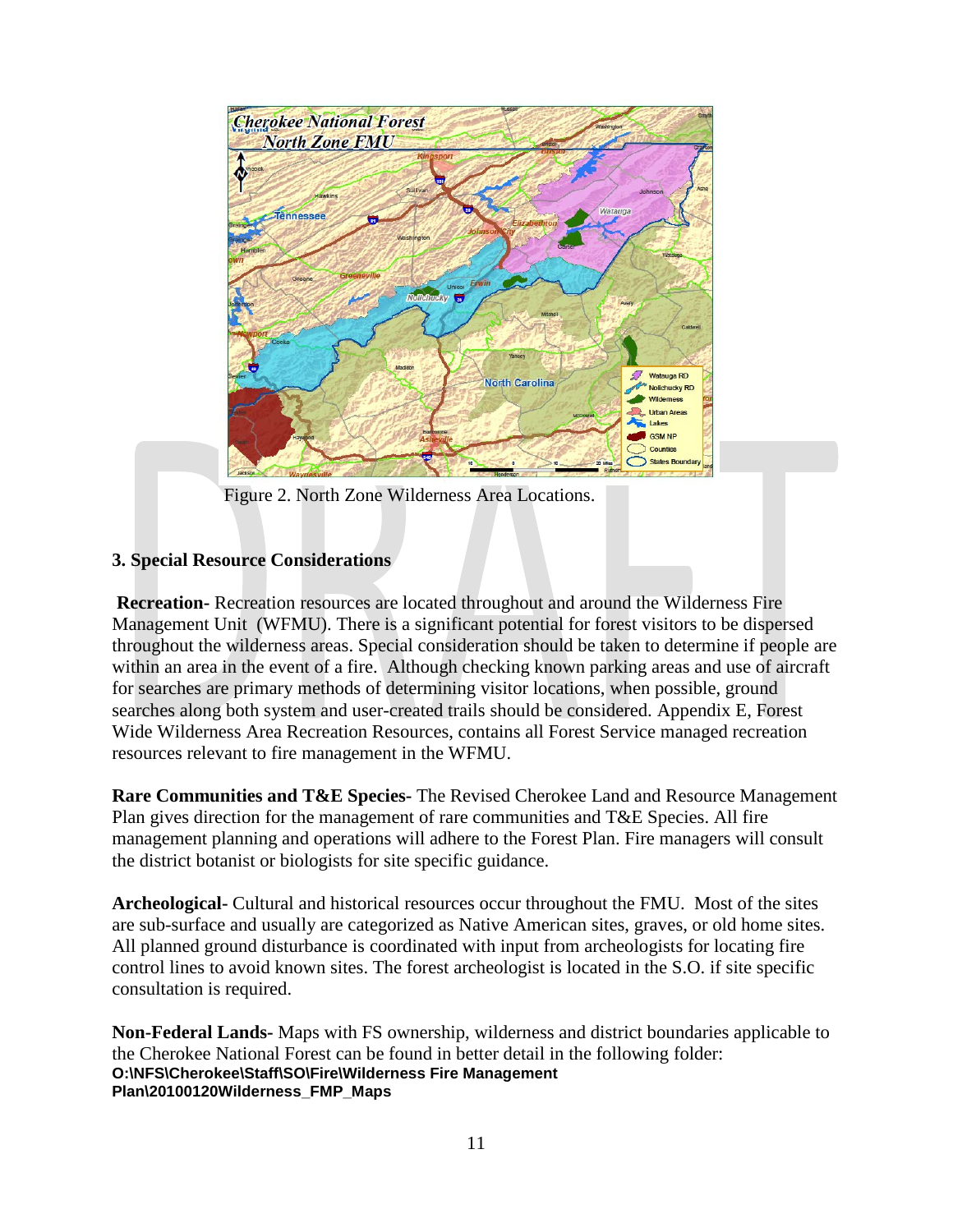The GIS Specialist should be consulted to determine exact fire location and its proximity to forest and wilderness boundaries.

#### **4. Goals and Objectives**

- **Goal 1:** Provide protection to life, property, and natural resources from undesirable effects of wildfire and wildfire suppression.
- **Objective 1.01:** Conduct all fire management activities in a manner compatible with Forest Service Policy, The Wilderness Act of 1964 and Cherokee National Forest Land Management Plan.
- **Objective 1.02:** Use prescribed fire to reduce, to an acceptable level, the risks and consequences of wildfire within wilderness or escaping from wilderness.

Goal 2: Fire is permitted to play, as nearly as possible, its natural ecological role.

- **Objective 2.01:** Allow naturally ignited wildfires to burn in order to benefit the wilderness resource and maintain a natural fire regime.
- **Objective 2.02:** Suppress unauthorized human caused ignitions and avoid prescribed fire of un-natural severity
- **Goal 3:** Increase public understanding about the role of fire, fire management inside and outside wilderness, and fire effects, allowing wilderness users to observe and experience the effects of fire to the fullest extent safely possible.
- **Objective 3.01:** Provide full and timely information to the public about upcoming and ongoing fire management actions and why those decisions were made.
- **Objective 3.02** Allow wilderness users to observe and experience the effects of fire to the fullest extent safely possible

#### **5. Prescription**

#### **A. Preparedness**

Line Officers and FMOs need to be familiar with the Wildfire Decision Support System (WFDSS) and ensure that GIS data pertinent to the WFMU is current. Familiarize suppression resources with wilderness fire management policy and minimum impact tactics. District level pre-planning should be conducted for wilderness areas that are in close proximity to or bordering lands administered by other Forests or agencies.

#### **B. Prevention**

Each district maintains a detailed account of their annual prevention programs. These programs have been successful in reducing accidental wildfires and are applicable to the wilderness areas. During times of extreme fire danger or high fire activity, special orders and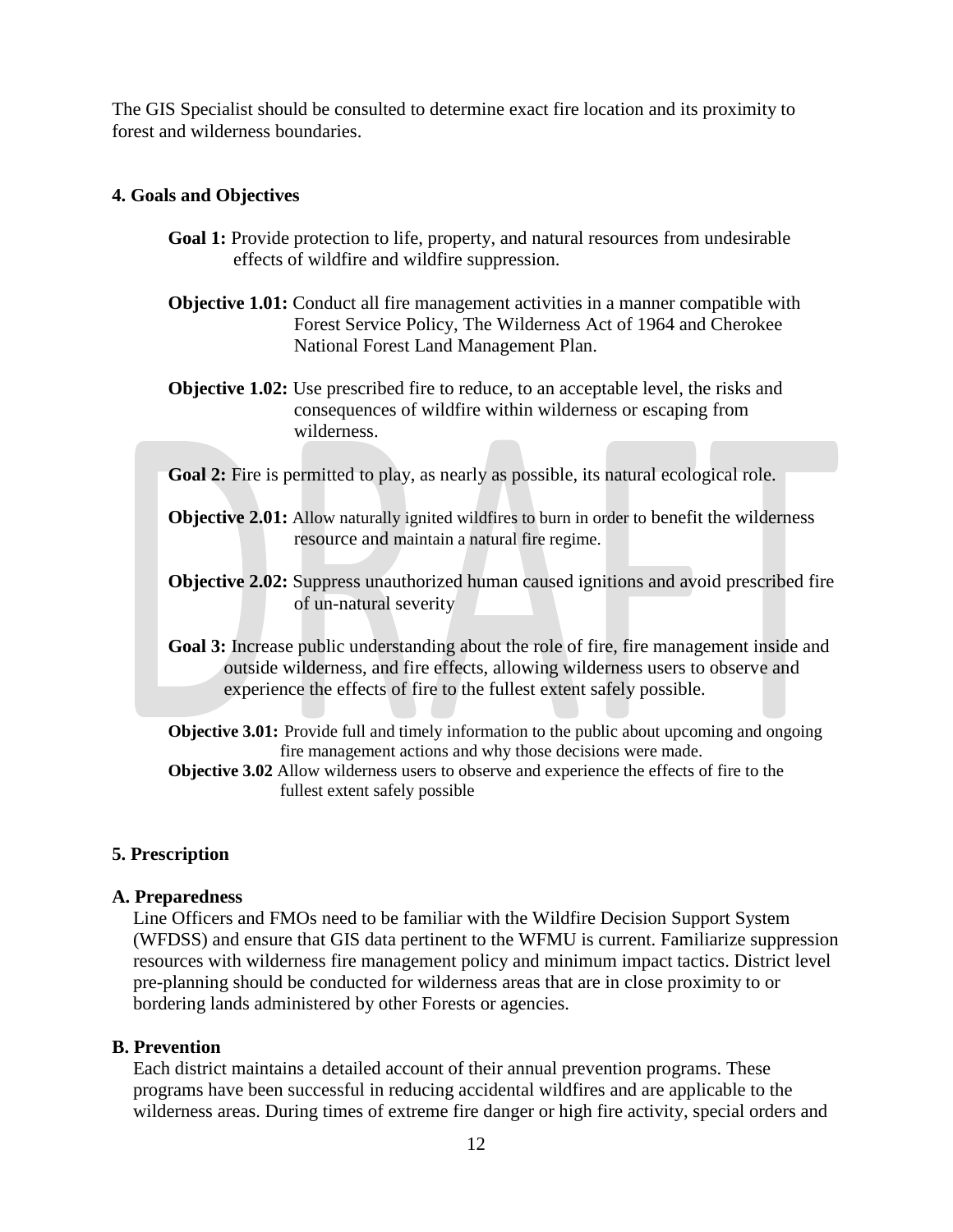closures can be issued by the line officer in order to decrease potential of human caused wildfire in wilderness areas. Signing and contacts will be restricted to portals except where essential for wilderness preservation, visitor safety or resource protection.

#### **C. Detection**

The primary method of detection on the Cherokee Nation Forest is through public and Forest Service personnel observation and reporting. This is an effective method of detection in the WFMU due to the correlation between high visitor use and increased fire occurrence. Districts place personnel in high visibility locations and on patrol during times of elevated fire danger to aid in early detection of potential fires. Fixed wing aerial detection flights are on a Call When Needed (CWN) contract and one Type 3 helicopter is on 60 day Exclusive Use contract starting March  $1<sup>st</sup>$ . The helicopter has a base of operations at the Copperhill Helibase in Copperhill, TN. Both may be utilized when needed based on the daily fire danger and wildfire activity; however flights below 2000 ft AGL are discouraged over wilderness areas. Detection flights will be arranged through the forest coordination center manager.

#### **D. Response**

Every reported wildland fire will have a response in which the fire will be evaluated, prioritized and a course of action decision made. This may or may not include on the ground action. Responding resources will gather information through standard size up procedures and relay information to dispatch. The most probable cause of ignition must be determined as such information is critical to completing the Decision Criteria Checklist (Appendix B). Local law enforcement personnel are trained for making a cause determination. The District Ranger and District Fire Management Officer or those officially acting on their behalf will meet within 8 hrs of a reported natural ignition to complete Decision Criteria Checklist (Appendix B), enter the fire into Wildfire Decision Support System (WFDSS), and choose a course of action (COA). The Forest Supervisor and Forest FMO will be notified upon verification of a wilderness fire.

A Wilderness Resource Advisor or Technical Specialist should be assigned as soon as possible to monitor and work with fire management personnel. **Wildfires can be managed for multiple objectives, and portions of the wildfire can be managed concurrently for one or more objectives.** Objectives can be modified as a fire moves across the landscape and /or conditions change. At regional or National Preparedness Level 5, requests to implement use of wildland fire will be submitted to the Washington Office through Region 8 Fire and Aviation Management or other designee.

#### **E. Suppression**

Initial action to all unplanned, human caused wildfires in the wilderness will be to suppress the fire at the lowest cost with the fewest negative natural resource consequences. Firefighter and public safety are the first priority in every fire management activity. All suppression actions will be done in accordance with law and policy using suppression methods that are proportionate to fire potential and least detrimental to the wilderness. Minimum Impact Suppression Tactics (MIST) described in Appendix D and the Incident Response Pocket Guide (IRPG) will be used at all times. Confine and contain strategies along with indirect tactics utilizing pre-existing natural and manmade fuel breaks will be the preferred method of attack. Travel to and from fires should be planned considering impacts on wilderness values.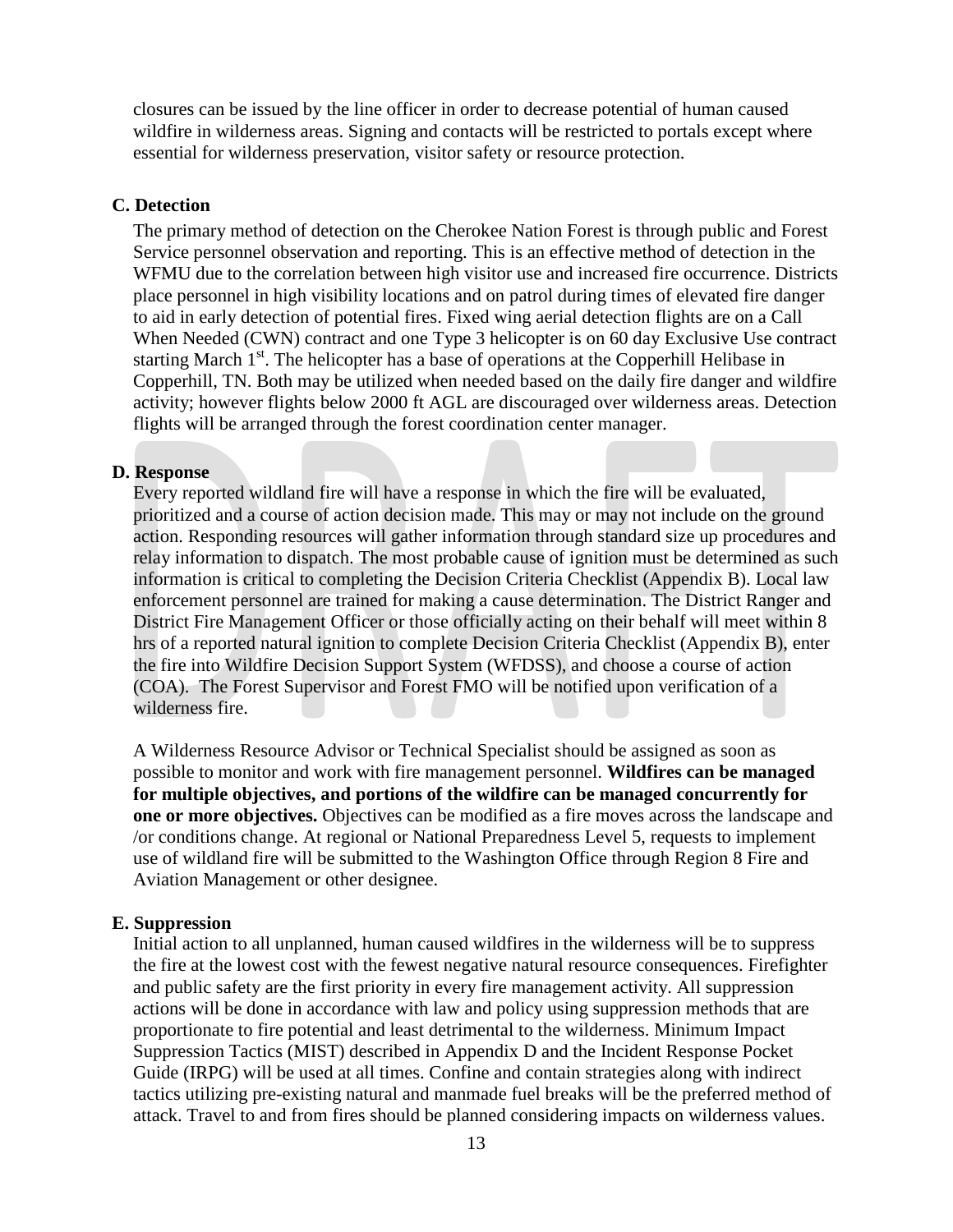Regional or Deputy Regional Forester approval is required for heavy equipment use. Forest Supervisor approval is required for emergency use of all other motorized equipment and mechanical transport. Initial approval may be verbal however, within 24 hours or less of verbal approval a written request must be submitted. Request at the Regional level will be completed through the Forest or Deputy Forest Supervisor. Appendix C contains an approval request form used for both cases. Fires naturally ignited and managed outside of the wilderness may be allowed to burn into the wilderness; after which the fire will be managed accordingly.

#### **F. Use of Wildland Fire- Natural Ignition**

#### **i. Desired Conditions and Fire Effects**

The potential for a natural ignition exists at all times and locations. However, the factors that have historically allowed a natural ignition to occur and spread in the Southern Appalachians are the same conditions that are favorable to elevated fire behavior. High daytime temperatures, low daytime RHs, and isolated thunderstorms are typical characteristics of the summer to early fall weather pattern on the Cherokee NF. These conditions create an environment conducive for lightning fires. Acceptable fuel and weather conditions during a managed wildland fire, as well as fire effects, are described below.

Lightning fires will most often take place on exposed slopes and ridge tops in fuel conditions best represented by Fuel Model 10. In these un-shaded areas, low fuel moistures will result in full consumption of all but the heaviest fuels. The leaf litter and duff will ignite contributing to fire intensity. The fire danger indices of Energy Release Component (ERC) >28, Burning Index (BI) > 35, and Keetch-Byram Drought Index (KBDI) values  $\geq 400$  should be expected.

Low live fuel moistures will result in isolated and group torching among evergreen timber and shrubs. Mortality inside and directly bordering un-shaded areas will occur. However, as the fire burns into shaded areas, smoldering and creeping will become the character of the fire. Litter and duff consumption will be limited to the top layers and heavier fuels will not readily burn. Some torching and tree mortality may still occur, but should be isolated in nature. High nighttime humidity recovery and scattered rain showers will also limit fire spread; however high and erratic winds associated with T-Storms or frontal passages can lead to rapid fire growth and should be accounted for during planning.

Extreme fire danger indices of Energy Release Component (ERC) >38, Burning Index (BI) > 45, and severe drought indicated by KBDI values  $> 600$  are indicators of critically low fuel moistures which cause wide spread group torching and spotting conditions. These conditions could be contradictory to desired fire effects or management objectives.

#### **ii. Monitoring and Documentation**

 Monitoring is necessary to ensure objectives are being accomplished and to continually acquire information relevant to the fire situation. Observed fire behavior and effects, smoke dispersal and volume, daily weather forecasts and observations, live and dead fuel moistures, and fire perimeter growth should be observed and documented. Monitoring frequency and resources needed will be based on fire size, activity and location will be determined under direction from the District Ranger. All associated costs and monitoring information, including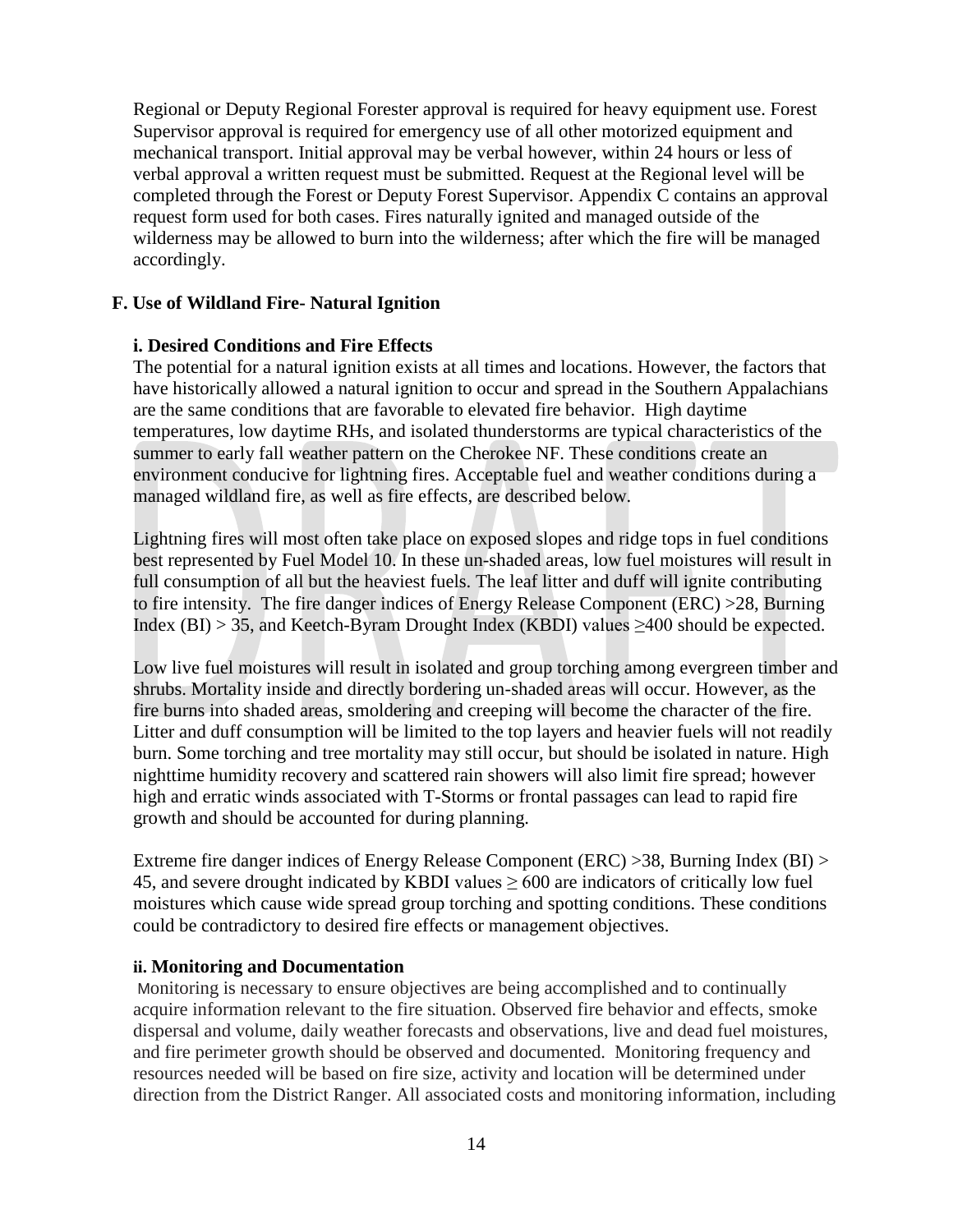post burn assessment, will be documented and archived as part of the final documentation package.

#### **iii. Constraints and Contingencies**

A documented contingency plan must be in place if a fire is being managed and allowed to burn. Contingency plans are implemented to control the spread of fire from entering into unwanted areas, prevent instigation or continuation of undesirable fire effects, or to prevent it from adversely impacting sensitive resources. Contingency plans may also be implemented when management of the fire is no longer a viable option due to other fire activity or risk assessment results are no longer acceptable.

#### **G. Prescribed Fire**

All use of prescribed fire inside the WFMU will be supported by Cherokee Land/Resource Management Plan (LRMP), the Wilderness Act of 1964, and Cherokee Fire Management Plan (FMP). The primary goal of management ignited fire inside the WFMU is to reduce, to an acceptable level, the risks and consequences of wildfire within wilderness or wildfire escaping from wilderness. Prescribed fire projects can only be implemented through an approved Prescribed Fire Plan and the entire prescribed fire project area must be analyzed and comply with the National Environmental Policy Act (NEPA). Wilderness policy and values must be accounted for when planning and conducting prescribed fire operations. In the event that a prescribed burn inside or bordering the WFMU is converted to a wildfire, then suppression guidance set forth previously in this document will be used. Wilderness areas may be used in contingency planning for burn units bordering or in close proximity to the WFMU.

#### **H. Burned Area Rehabilitation**

Fire in wilderness is considered to be a part of the ecological processes that create the natural conditions in wilderness areas. Burned area emergency response (BAER) stabilization treatments in wilderness are limited to those consistent with law and agency policy. When wilderness is involved in burned area emergency stabilization assessments, "no treatment" is always the preferred action. FS policy provides for two situations where further investigation may be warranted: 1) unnatural loss of the wilderness resource, or 2) to protect life, property or other resource values outside of wilderness. The cause of the fire is irrelevant. What is important is the location of any critical onsite or downstream values, the risk of unacceptable degradation and the most efficient and effective location for needed preventative or mitigating treatments. BAER assessments will determine the method and tools of least impact that will meet the emergency stabilization objectives, while maintaining natural or naturally appearing conditions. Treatments should be maintenance-free and not interfere with long-term social and biophysical wilderness values. Treatments that involve marking sites, access routes, or the use of temporary structures should have a plan for removal when no longer needed.

The following options (not an all-inclusive list) may be considered on a case-by-case basis: Hillslope treatment using existing downed logs or rocks Hazard warning Trail drainage improvement Protective fences or barriers Seeding of sterile nurse species or native species from local source Weed-free mulch Treatment of invasive species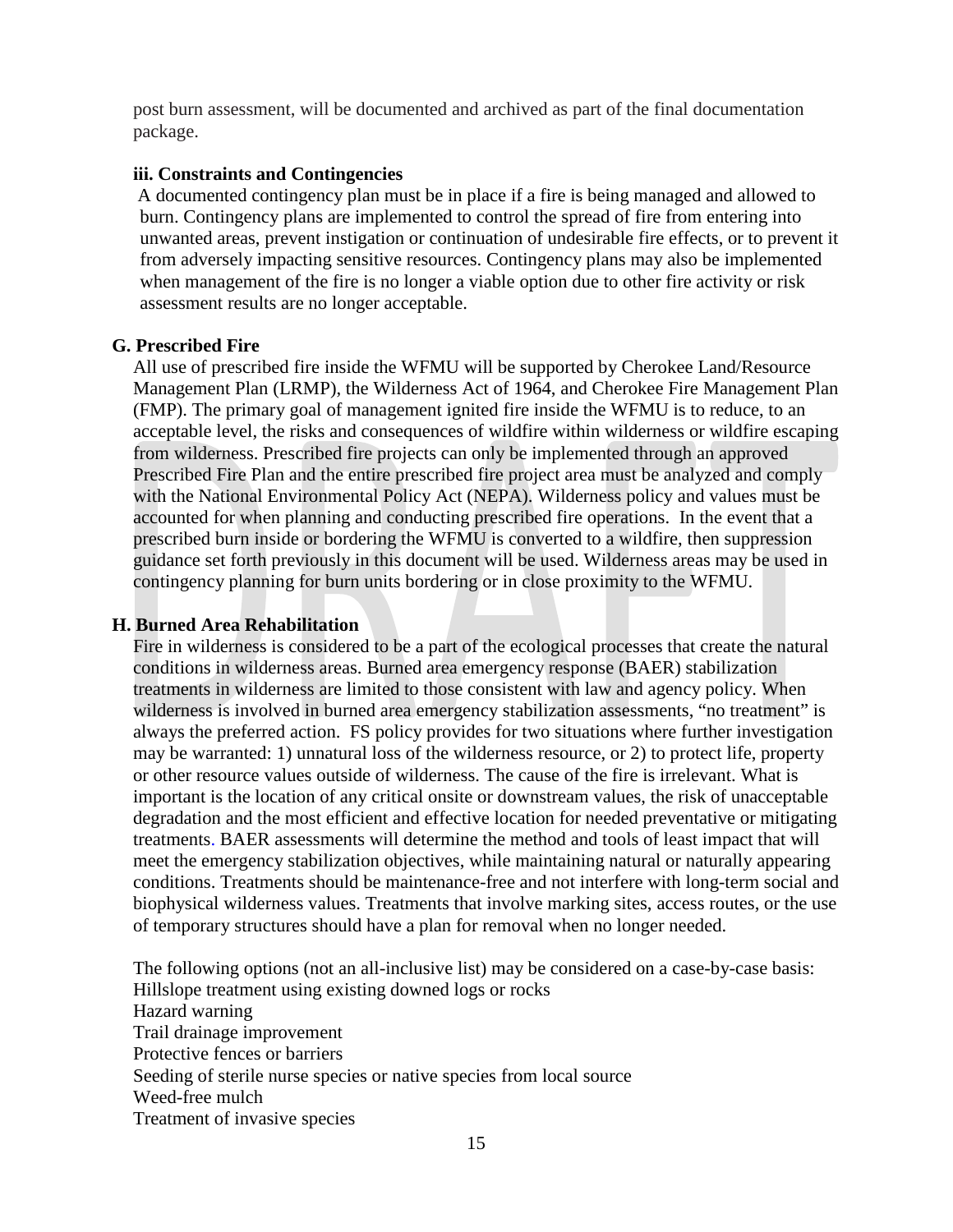### **Appendix A**

### **WFMU Decision Flow Chart**

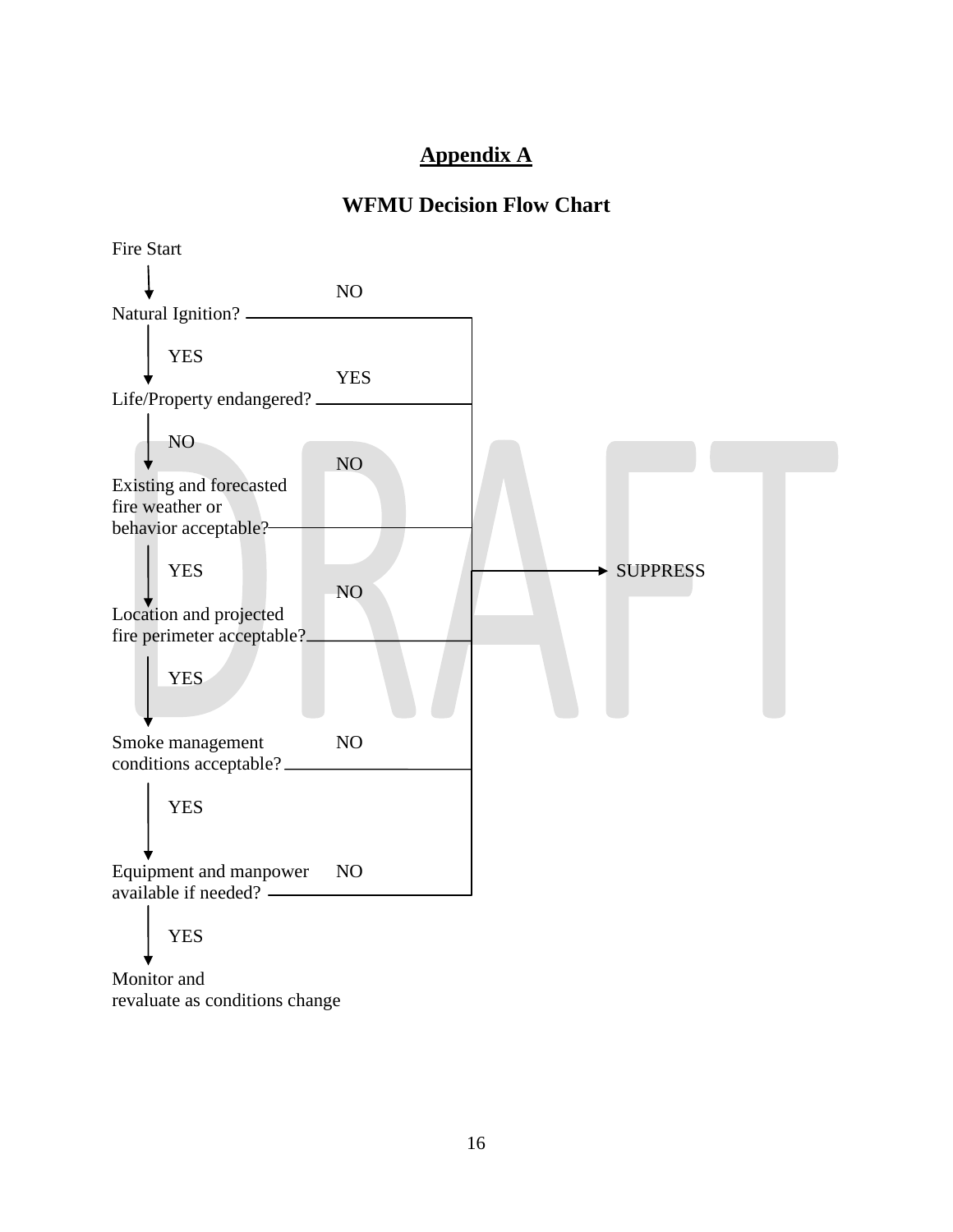## **Appendix B**

## **Decision Criteria Checklist**

|                                                                                                                      | <b>Yes No</b> |  |
|----------------------------------------------------------------------------------------------------------------------|---------------|--|
| Is it human caused?                                                                                                  |               |  |
| Is there a threat to life, property, or resources that cannot be mitigated?                                          |               |  |
| Is current/predicted weather or fire behavior unacceptable?                                                          |               |  |
| Are potential effects on cultural and natural resources outside the<br>range of acceptable effects?                  |               |  |
| Are relative risk indicators and/or risk assessment results unacceptable<br>to the appropriate Agency Administrator? |               |  |
| Is there other proximate fire activity that limits or precludes successful<br>management of this fire?               |               |  |
| Are there other Agency Administrator issues that preclude use of this fire?                                          |               |  |
| Do expected management needs for this fire exceed available capabilities?                                            |               |  |
|                                                                                                                      |               |  |

**A yes response to any element on the checklist indicates that the appropriate response should be suppression orientated.**

| <b>Approved</b>      | <b>Signature/Position</b> | <b>Date</b> |
|----------------------|---------------------------|-------------|
| <b>Response</b>      |                           |             |
| <b>Suppression</b>   |                           |             |
| <b>Response</b>      |                           |             |
|                      |                           |             |
| Use of               |                           |             |
| <b>Wildland Fire</b> |                           |             |
| <b>Response</b>      |                           |             |

**Justification for Response:**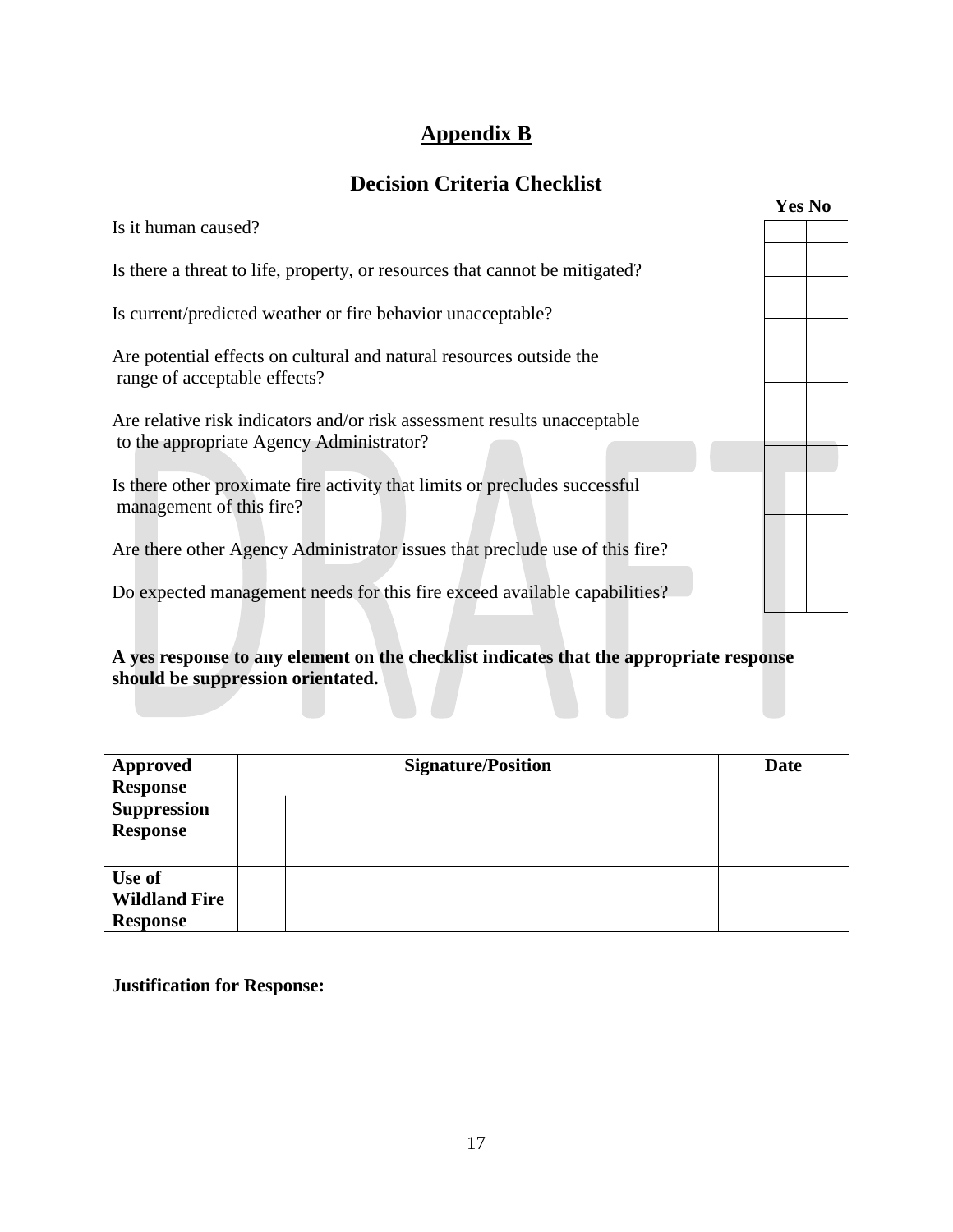## **Appendix C**

### **Approval for Motorized Equipment or Mechanical Transport in Wilderness in Support of Fire Management Activities**

#### **I. FIRE INFORMATION:**

**COLLEGE** 

| Date/Time:        | <b>Start Date/Time:</b>  |
|-------------------|--------------------------|
| Fire Name/Number: | Current Size:            |
| Wilderness Area:  | <b>General Location:</b> |
| $FMP$ Polygon(s): | <b>Managed Fire</b>      |

### **II. POTENTIAL NEED FOR MOTORIZED EQUIPMENT:**

**(Check and explain all applicable needs; to be completed by Fire Management Officer):**

 $\overline{\phantom{a}}$ 

| <b>Check</b> | <b>TOPIC</b>                              | <b>SITUATION</b> (briefly describe) |
|--------------|-------------------------------------------|-------------------------------------|
|              | <b>SAFETY:</b>                            |                                     |
|              | - Firefighter Safety                      |                                     |
|              | - Public Safety                           |                                     |
|              | <b>RESOURCE IMPACTS:</b>                  |                                     |
|              | - Wilderness Resources                    |                                     |
|              | - TES habitat or populations              |                                     |
|              | - Cultural Resources                      |                                     |
|              | <b>OTHER PROPERTY AND</b>                 |                                     |
|              | <b>VALUES:</b>                            |                                     |
|              | - Adjacent private land/ structures       |                                     |
|              | - FS or other agency infrastructure       |                                     |
|              | -Permitted activities                     |                                     |
|              | <b>LOCAL CONDITIONS:</b>                  |                                     |
|              | - Extreme fire indices                    |                                     |
|              | - High potential for spread               |                                     |
|              | - Current/projected weather conditions    |                                     |
|              | <b>FIRE MANAGEMENT</b>                    |                                     |
|              | <b>RESOURCES:</b>                         |                                     |
|              | - Availability is low.                    |                                     |
|              | - Amount of other proximal fire           |                                     |
|              | activity.                                 |                                     |
|              | - Regional Preparedness Level             |                                     |
|              | - Remoteness, accessibility, response     |                                     |
|              | time                                      |                                     |
|              | <b>OTHER</b> (specify):                   |                                     |
|              | -Traditional skills not available         |                                     |
|              | -Non-motorized equipment not<br>available |                                     |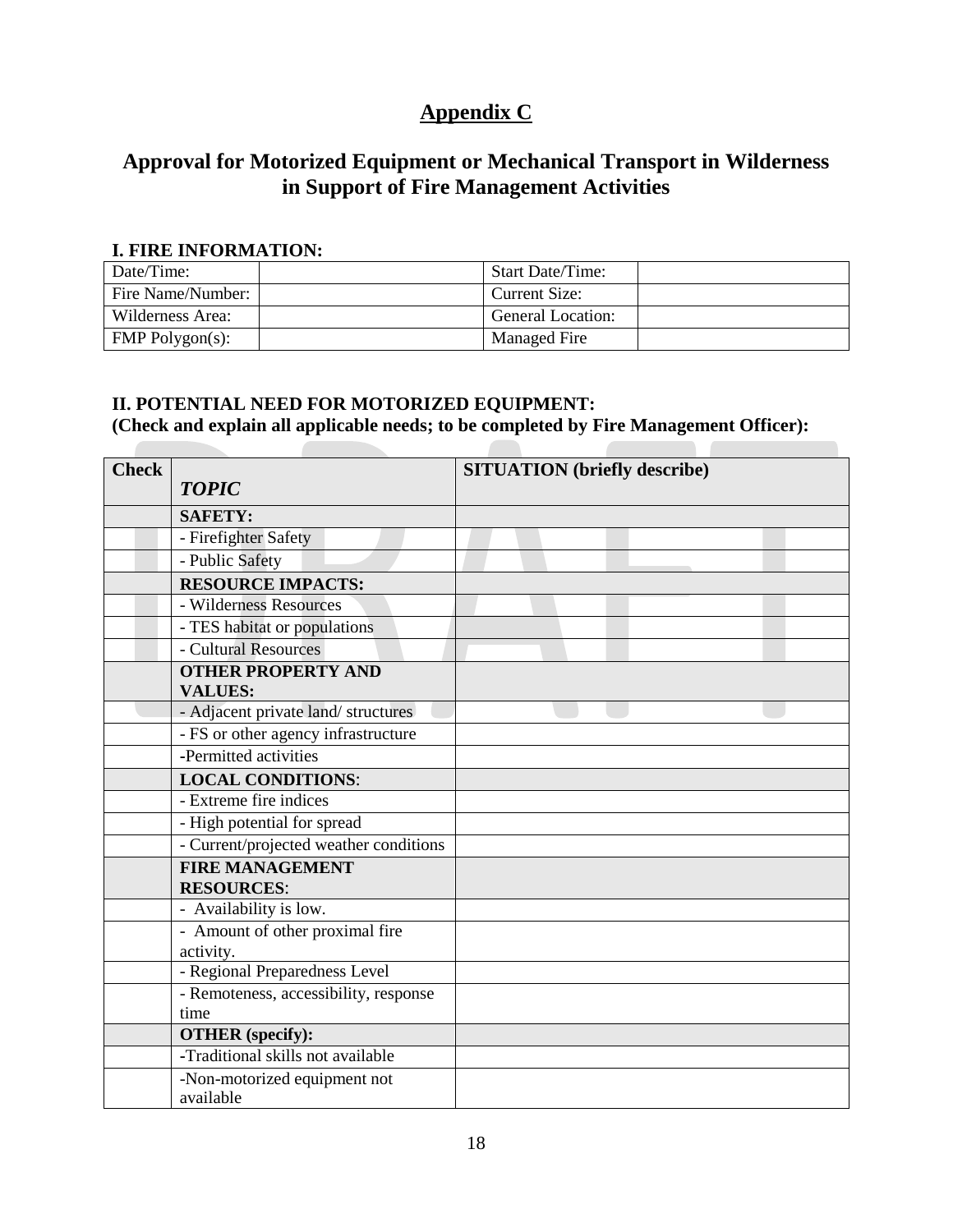## **Appendix C Cont.**

### **III. ALTERNATIVES AND RATIONALE FOR USE OF MOTORIZED EQUIPMENT or MECHANICAL TRANSPORT**

**(To be completed by Resource Advisor or Wilderness Technical Specialist)**

*Utilize MIST and wilderness fireline and restoration standards to minimize impacts in all actions*.

| <b>Proposed Action</b>     | <b>Alternative</b>             |                                               |
|----------------------------|--------------------------------|-----------------------------------------------|
| <b>Motorized</b>           | <b>Non-Motorized Equipment</b> | <b>Rationale for Authorizing Motorized</b>    |
| <b>Equipment or</b>        | or Non-mechanical              | <b>Equipment or Mechanical Transport</b>      |
| <b>Mechanical</b>          | <b>Transport Tactic</b>        | Note - Be specific and identify why motorized |
| <b>Transport Tactic</b>    |                                | equipment or mechanical transport is the      |
|                            |                                | minimum necessary requirement.                |
| Aerial delivery of fire    | Walk, pack, or boat in         |                                               |
| fighters                   |                                |                                               |
| Helispot construction      | Use natural openings or        |                                               |
|                            | existing helispots             |                                               |
| <b>Helicopter landings</b> | Personnel and materials are    |                                               |
|                            | packed or floated in or out    |                                               |
| Helicopter sling loads     | Pack or float materials in or  |                                               |
|                            | out                            |                                               |
| Para-cargo drops           | Pack or float materials in or  |                                               |
|                            | out                            |                                               |
| Helicopter water drops     | Use backpack pumps,            |                                               |
|                            | gravity fed hose lays, or dry  |                                               |
|                            | mop                            |                                               |
| Aerial retardant           | Manage fire using natural      |                                               |
| application                | features and fuel breaks       |                                               |
| Chain saws                 | Use cross-cut saws             |                                               |
|                            | Locate line to avoid or        |                                               |
|                            | minimize need for cutting      |                                               |
|                            | Avoid or isolate hazard trees  |                                               |
|                            | Revise mop-up standards        |                                               |
| Water pumps                | Use backpack pumps,            |                                               |
|                            | gravity fed hose lays, dry     |                                               |
|                            | mop                            |                                               |
| Bull dozers or tractors    | Manage fire using natural      |                                               |
|                            | features, fuel breaks, and     |                                               |
|                            | burnout                        |                                               |
| Other:                     |                                |                                               |
|                            |                                |                                               |
|                            |                                |                                               |
|                            |                                |                                               |
|                            |                                |                                               |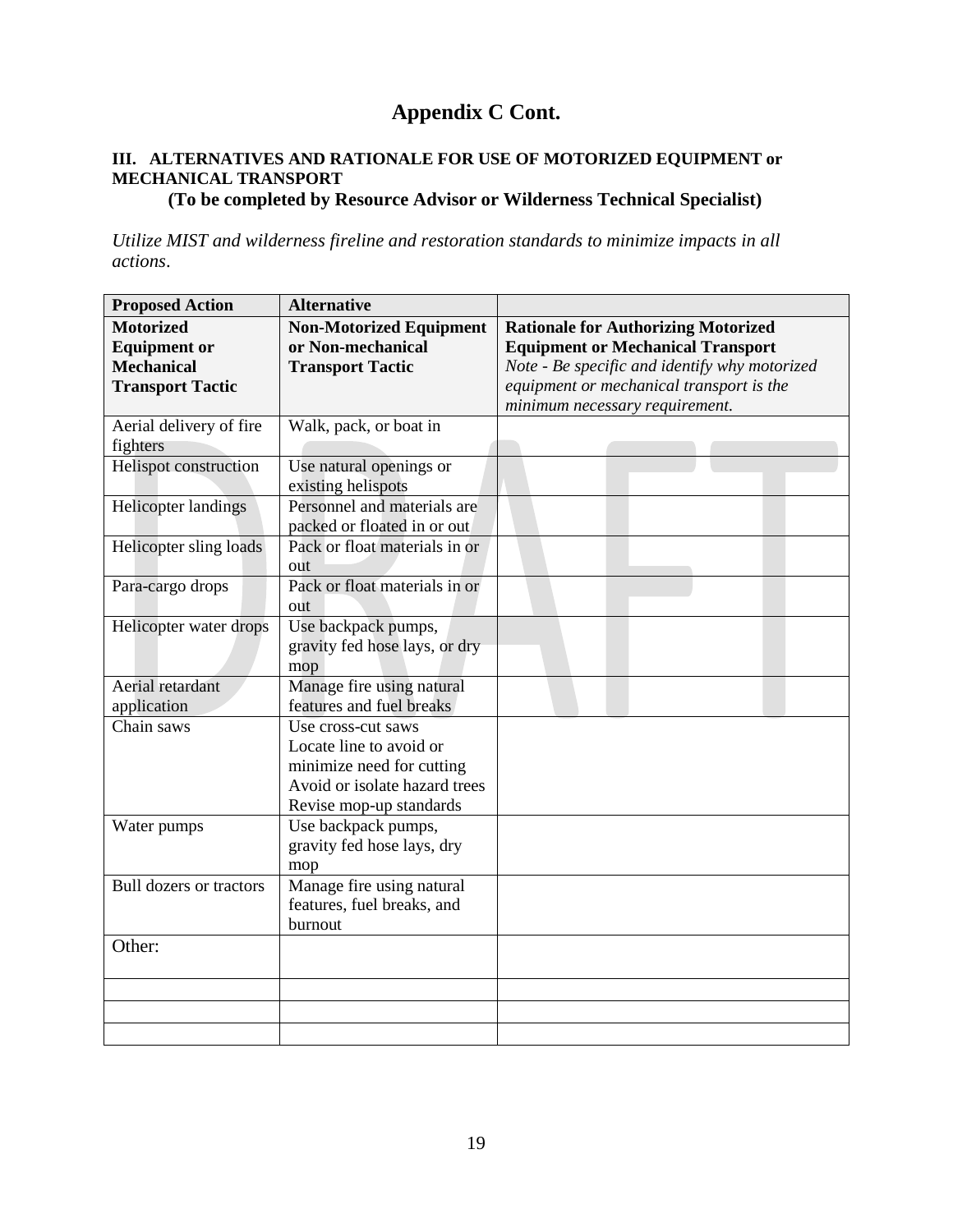## **Appendix C Cont.**

### **IV. SPECIFIC REQUEST and AUTHORIZATION:**

#### **(To be completed or approved by the Line Officer)**

Based on the above needs and rationale, the following motorized equipment is requested. Authorized use for the specified time periods and locations is as follows.

| <b>Motorized</b><br>Equipment | Equip.<br><b>Request</b><br>(Check) | <b>Specific Use or Objective</b><br>(Check blank or provide specific information)                        | <b>Authorized</b> |
|-------------------------------|-------------------------------------|----------------------------------------------------------------------------------------------------------|-------------------|
|                               |                                     |                                                                                                          |                   |
| Chainsaw                      |                                     | Fell Trees/snags posing a threat to the integrity of<br>the fireline.                                    |                   |
|                               |                                     | Fell Trees/snags posing a threat to firefighter<br>safety.                                               |                   |
|                               |                                     | Clearing fireline of brush/limbs to control spread.                                                      |                   |
|                               |                                     | Bucking logs posing threat to integrity of fireline.                                                     |                   |
|                               |                                     |                                                                                                          |                   |
| Portable<br>Pump              |                                     | Support to: Initial attack; Extended attack,<br>and/or __ Mop Up.<br>Approved water source(s):           |                   |
|                               |                                     | Water sources to avoid:                                                                                  |                   |
|                               |                                     |                                                                                                          |                   |
| Helicopter                    |                                     | Landing for Initial attack:                                                                              |                   |
|                               |                                     | Landing at approved helispots:                                                                           |                   |
|                               |                                     | Transport of __ personnel, __supplies/equipment                                                          |                   |
|                               |                                     | Bucket Drops to support __ Initial attack,<br>Extend attack _________ Other<br>Approved water source(s): |                   |
|                               |                                     | Water sources to avoid:                                                                                  |                   |
|                               |                                     |                                                                                                          |                   |
| <b>Bulldozers</b>             |                                     | Protect private property                                                                                 |                   |
|                               |                                     |                                                                                                          |                   |
| Other<br>Equipmen<br>t        |                                     |                                                                                                          |                   |

| <b>Authorization Requested by:</b>            | Title |
|-----------------------------------------------|-------|
| <b>Wilderness Resource Advisor Review by:</b> |       |
| <b>Authorized by:</b>                         | Date: |

 **Line Officer**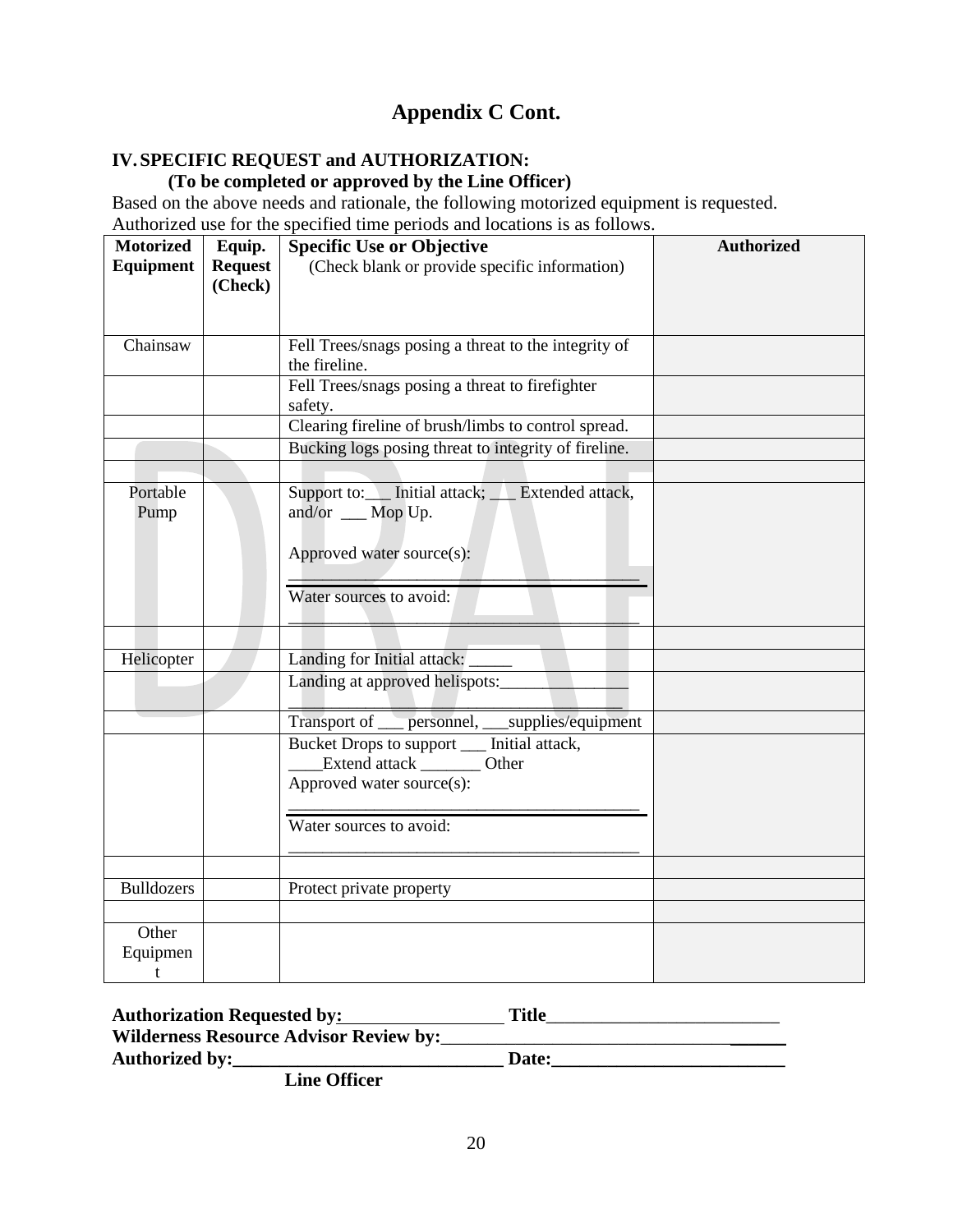## **Appendix C Cont.**

### *Note – the following table represents national policy as indicated in FSM 2320. Some FS regions have re-delegated authority and should either delete this table or replace it with one that reflects regional direction.*

LINE OFFICER APPROVAL: Listed below is the line officers delegation level for the approval of motorized or mechanized equipment: FSM 2326.04b and 2326.04c

| <b>Authorization for</b><br><b>Non-Emergency</b> | <b>Authorization for</b><br><b>Emergency</b> |
|--------------------------------------------------|----------------------------------------------|
| Regional<br>Forester                             | <b>Forest Supervisor</b>                     |
| Regional<br>$\bullet$<br>Forester                | <b>Forest Supervisor</b>                     |
| Regional<br>$\bullet$<br>Forester                | <b>Forest Supervisor</b>                     |
| Regional<br>$\bullet$<br>Forester                | <b>Forest Supervisor</b>                     |
| Regional<br>$\bullet$<br>Forester                | <b>Regional Forester</b>                     |
|                                                  |                                              |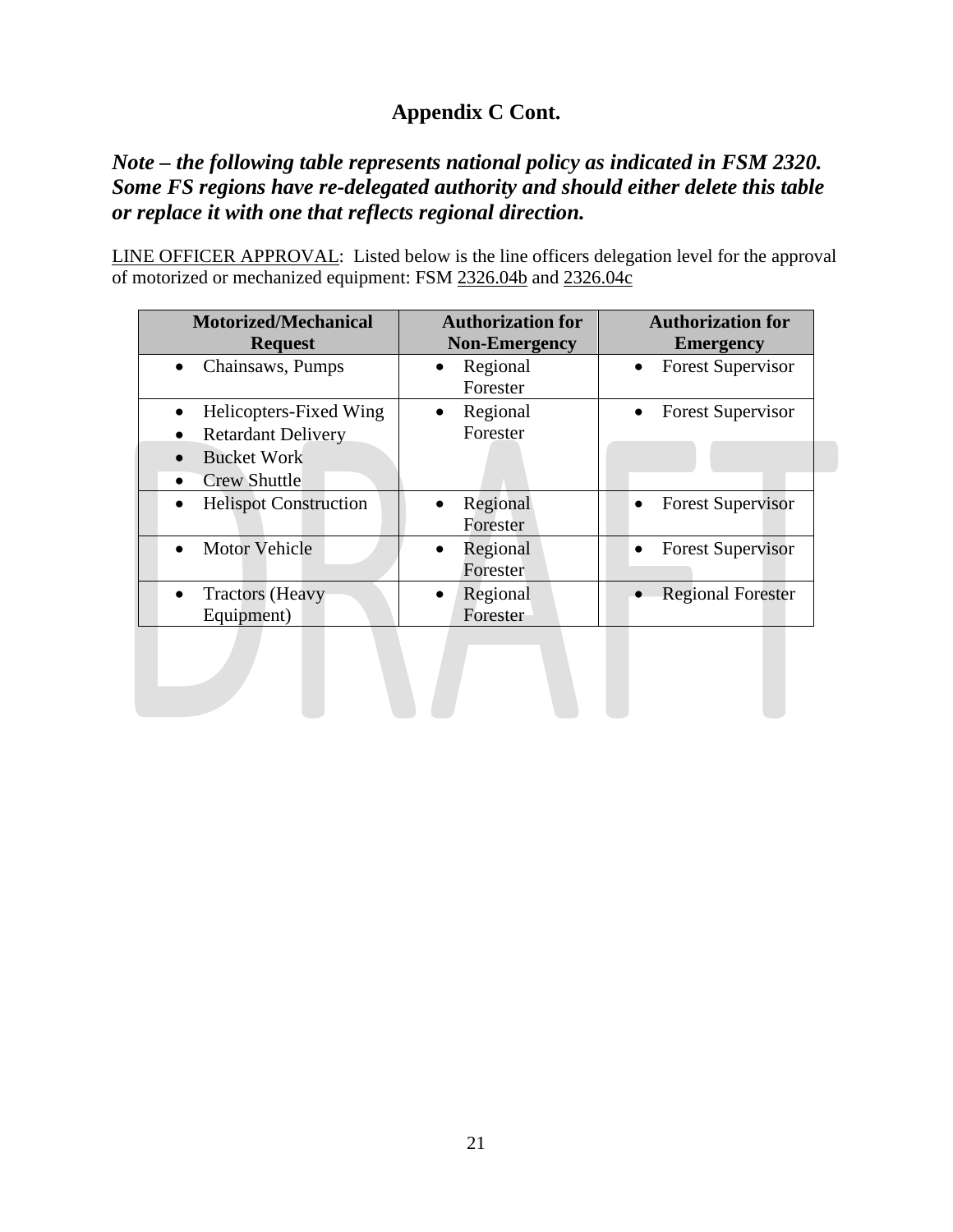## **Appendix D**

### **MINIMUM IMPACT STRATEGIES AND TECHNIQUES (MIST)**

The following Minimum Impact Strategies and Techniques (MIST) are guidelines that are intended to significantly reduce the environmental impacts of incident management.

Following a fire, the effects of the fire may be evident but the impacts of any management actions taken should not be. Supervisors are responsible for ensuring that their subordinates implement these guidelines. **The safety of firefighters and the public is always Priority Number 1.**

### **Line Operations**

- Use natural barriers, wet line or cold trail techniques, rather than constructing line. Consider burnout from natural barriers to minimize line construction.
- When constructed line is necessary, use the minimum width, depth and canopy clearance necessary to check fire spread, based on fire behavior. Locate line to minimize impacts. Consider use of fireline explosives for line construction.
- If conditions allow, remove only leaf litter leaving duff layer intact
- Do not put line construction debris in streams.
- **Avoid building line straight up/down hill. This may alleviate the need for water bars.**

#### **Mop-up**

- Cold trail whenever possible, rather than digging up, to detect hot areas.
- Roll or drag fuels into the interior and allow them to burn out, rather than mopping them up.
- Pull hot material away from the bases of trees, rather than felling them.

#### **Saw Use**

- Minimize the amount of cutting. Limb standing trees, rather than felling them. Locate line to go around downed logs, or move them, rather than bucking them. Roll logs over, rather than bucking them, when mopping up hotspots.
- Cut stumps low to the ground. Slope/angle saw cuts away from line of sight to minimize visual impacts. Rub dirt or ash on stumps and log ends to camouflage them. Do not crosshatch/etch.
- Flag snags, or post a lookout to watch them, rather than felling them, while personnel are working in the area. When safe, allow burning trees or snags to burn out and fall on their own.
- If trees must be felled inside the line, do not limb or buck them. Allow the fire to consume them.
- Consider use of explosives for snag mitigation.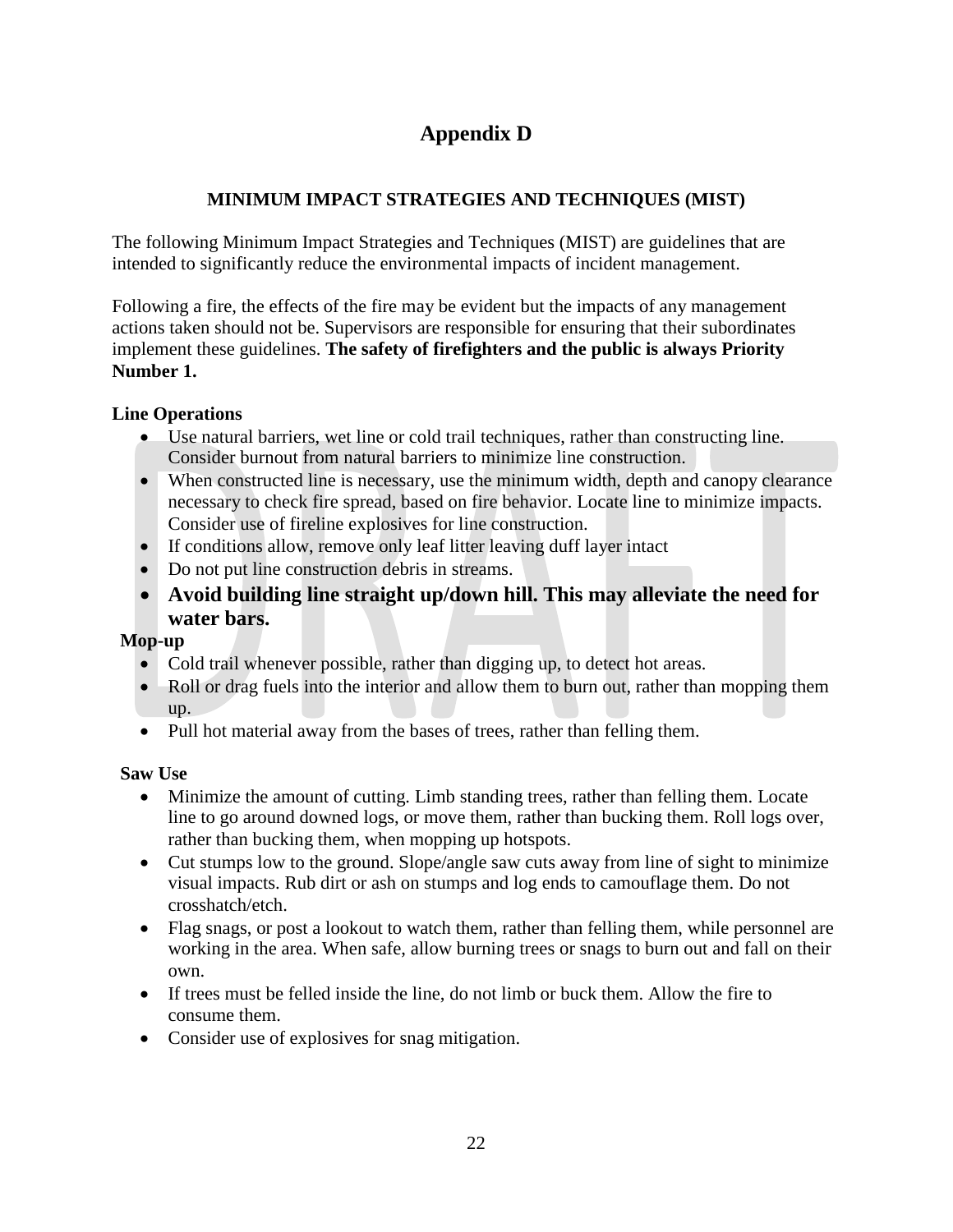## **Appendix D Cont.**

### **Portable Pumps**

- Use containment kits with all pumps to prevent fuel spills and water contamination.
- Exercise caution when using foaming agents to avoid water contamination.
- Naturalize pump sites when removing pumps. Remove structures used for backing up water flow.

### **Misc.**

- Confine travel to existing trails or other hardened travel routes, if available.
- Use individual "cat holes" (6-8" deep, at least 200 feet from water) for disposal of human waste when away from camp.
- Report concentrations of non-incident related human refuse (trash/abandoned equipment caches, etc.) encountered to Resource Advisor for documentation and removal.

### **Air Operations**

- Minimize the number of helispots. Use natural openings to avoid constructing or improving helispots and sling sites. Avoid designating or constructing helispots for logistical support only. Use longline/remote hook for delivery and retrieval of equipment and supplies. Naturalize helispots before abandoning. Consider use of explosives for site naturalization.
- When doing bucket drops, avoid the transfer of non-native fish species, diseases, etc. between dip sites. Avoid the transfer of water from one side of the Continental Divide to the other. Dip from the center of lakes/ponds.
- Limit the use of retardant. Use water drops (preferred) or foam instead. When foam or retardant use is appropriate, avoid dropping near surface water.

### **Rehabilitation**

- Remove all signs of human activity. Rehabilitate all areas disturbed by management activities to as natural an appearance as possible.
- Ensure all equipment, supplies, trash, flagging, etc. are removed from lines, travel routes, camps, helispots, etc.
- Obliterate constructed lines by pulling material back onto them and scattering vegetative debris over them to blend them with surrounding natural landscape. Where needed, install water bars, as appropriate and ensure they are not covered over or blocked:

| Line Grade $(\% )$ | <b>Maximum Water Bar Spacing (feet)</b> |
|--------------------|-----------------------------------------|
| 6-9                | 400                                     |
| $10-14$            | 200                                     |
| $15 - 24$          | 100                                     |
|                    | 50                                      |

- Replace sections of logs that were cut out of the line.
- Avoid using rehabilitated lines as travel routes.
- Whenever soil has been newly exposed or compacted (camp areas, pump sites, travel routes, etc.), scarify them and naturalize with vegetative debris, rocks, etc.

### **Spike Camps and Camp Activities**

• Camps and other facilities will be located outside of wilderness.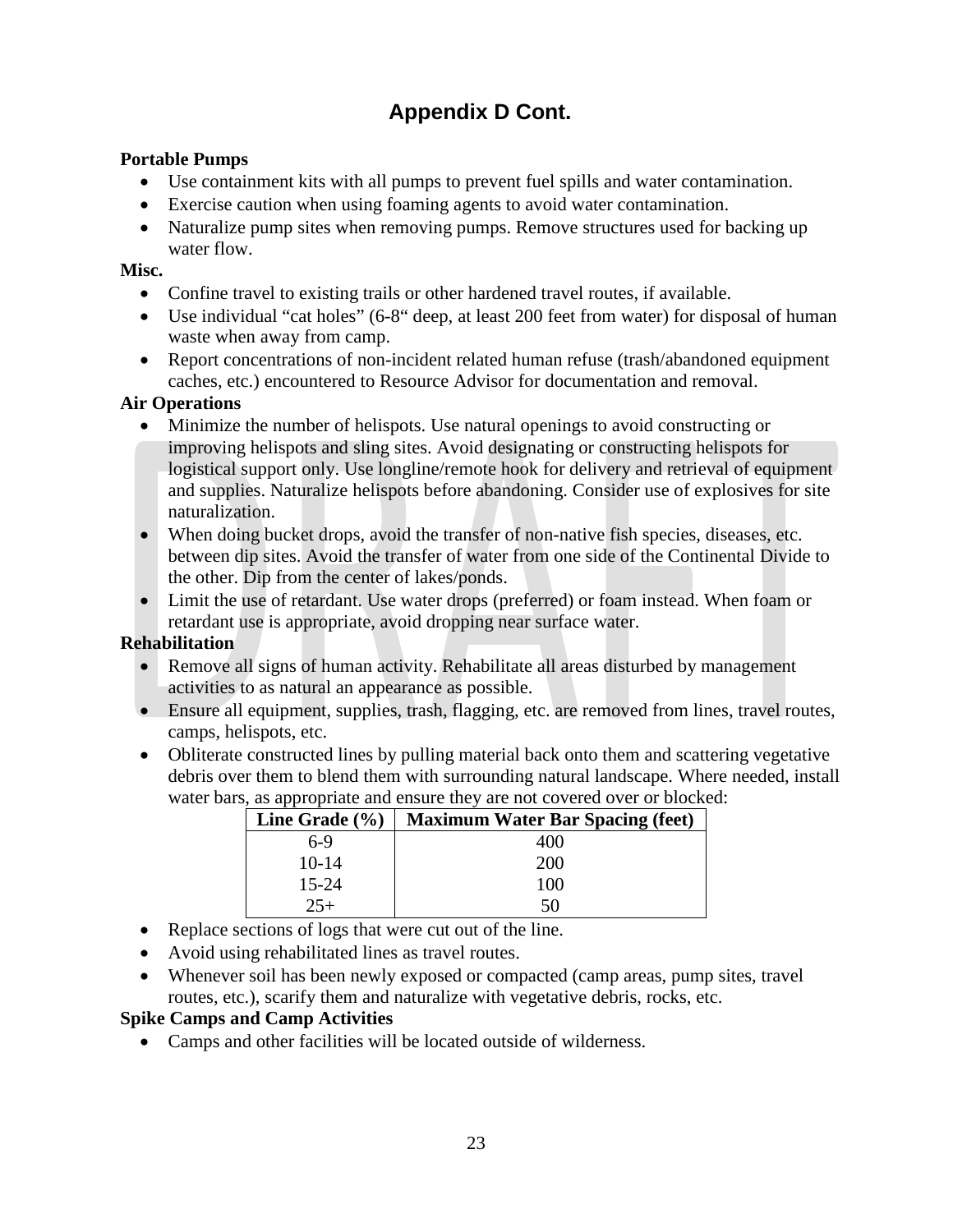## **Appendix E**

## **Forest Wide Wilderness Area Recreation Resources**

**Wilderness Area Big Frog Wilderness**

| <b>Trail</b>          | <b>Mileage</b> | <b>Trailhead</b>                                        |
|-----------------------|----------------|---------------------------------------------------------|
| #64 Big Frog/BMT      | 5.5            | Low Gap TH 84 30' 6.171"W 35 2'16.008" N                |
| #65 Licklog Ridge     | 5.4            | TH (No Name) 84 28' 24.197"W 35 2'40.648 N              |
| #66 Wolf Ridge        | 2.4            | Pace Gap (No Structures) 84 33' 43.195W 35 2' 11.881" N |
| #67 Grassy Gap        | 4.5            | N/A Interior Trail                                      |
| #68 Big Creek         | 4.1            | TH (No Name) 84 32' 33.444W 35 2' 46.786"N              |
| #69Fork Ridge/BMT     | 1.9            | N/A Interior Trail                                      |
| #70 Rough Creek       | 2.9            | N/A Interior Trail                                      |
| #73 Yellow Stand Lead | 2.3            | TH (No Name) 84 32' 33.444W 35 2' 46.786"N              |
| #145 Hemp Top         | 5              | TH (No Name) 84 33' 59.145W 34 59' 23.615"N             |
| #303 West Fork/BMT    | 2.2            | TH (No Name) 84 29' 15.449"W 35 3' 31.775"N             |

#### **Overlooks**

No Overlooks

#### **Adjacent Infrastructure**

Tumbling Creek Campground 84 28'23.679"W 35 1' 1.857"N Sylco Campground 84 35' 59.962"W 35 1' 56.098"N

#### **Wilderness Area Cohutta**

N/A

(Attached to Big Frog)

| <b>Trail</b>     | <b>Mileage</b> | <b>Trailhead</b>                                       |
|------------------|----------------|--------------------------------------------------------|
| $# 145$ Hemp Top |                | TH (access, no name) 84 33'59.273"W                    |
|                  |                | 34 59' 23.595"N                                        |
|                  |                | Pace Gap (No Structure) 84 33' 43.195'W 35 2' 11.881"N |
| <b>Overlooks</b> |                |                                                        |

### **Adjacent Infrastructure**

Sylco Campground 84 35' 59.962"W 35 1' 56.098"N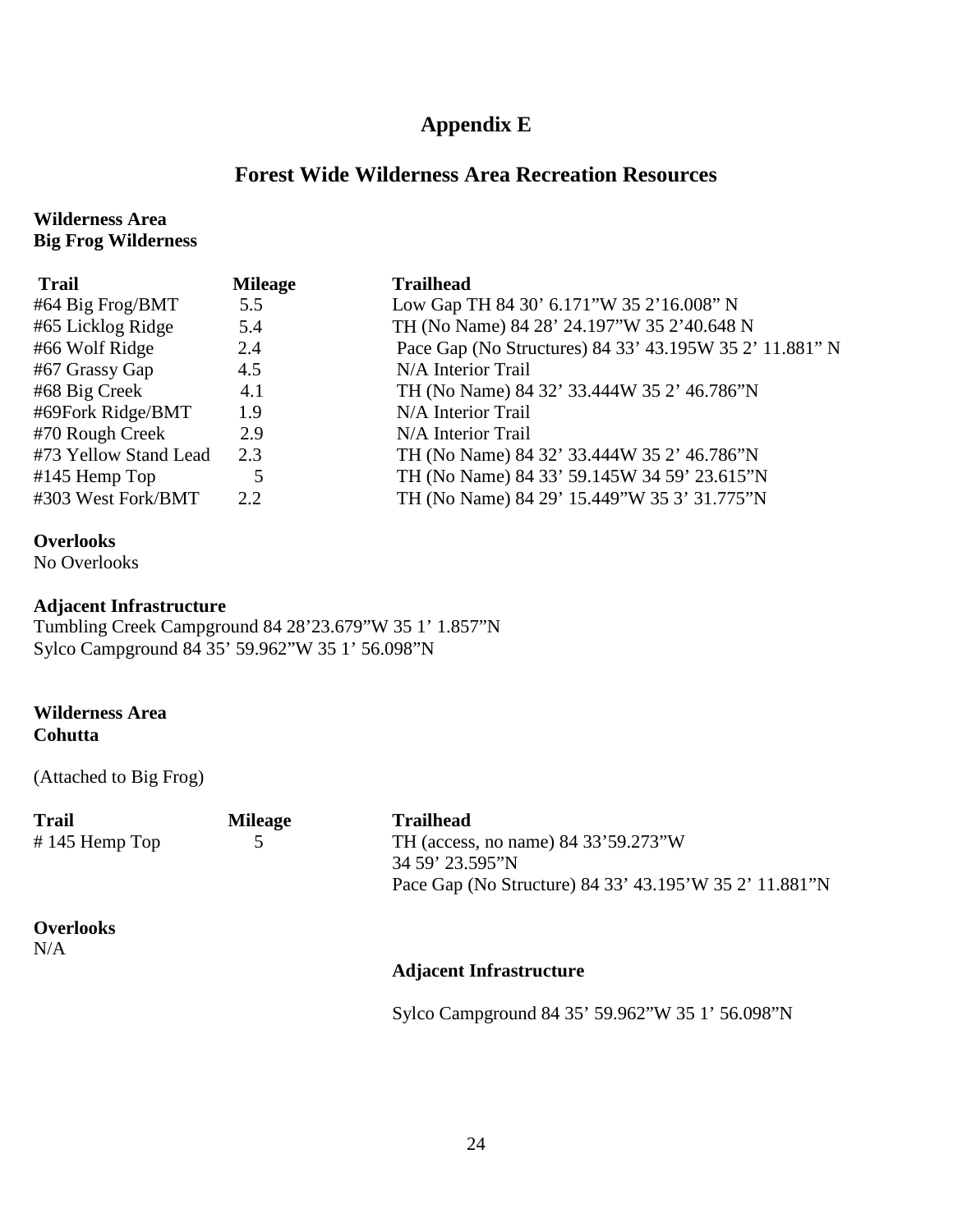### **Wilderness Area Little Frog Mountain**

| <b>Trail</b>                                            | <b>Trail Mileage</b>       | <b>Trailhead</b>                                               |
|---------------------------------------------------------|----------------------------|----------------------------------------------------------------|
| #76 Dry Pond Lead/BMT                                   | 1.8                        | <b>Thunder Rock Campground</b><br>(From Ocoee River)           |
|                                                         |                            | Access along Kimsey Hwy (FDR 68)                               |
|                                                         |                            | 84 26'47.866"W 35 6'8.526"N                                    |
| #125 Rock Creek                                         | 5                          | TH-84 27' 21.938"W 35 3'21.773"N                               |
| <b>Overlooks</b>                                        |                            | <b>Adjacent Wilderness Infrastructure</b>                      |
| N/A                                                     |                            | <b>Sassafras Tower</b>                                         |
|                                                         |                            | <b>Power Line - West Side</b>                                  |
|                                                         |                            | Private Property - East Side<br>Ocoee Whitewater Center        |
| Note – Thunder Rock is on the south side of Ocoee River |                            |                                                                |
|                                                         |                            |                                                                |
| <b>Wilderness Area</b><br><b>Gee Creek</b>              |                            |                                                                |
|                                                         |                            |                                                                |
| <b>Trail</b><br>#191 Gee Creek                          | <b>Tail Mileage</b><br>1.7 | <b>Trailhead</b><br>Gee Creek TH 84 32' 24.92"W35 14' 48.739"N |
| #190 Starr Mountain                                     | 4.9(2.4 Wilderness)        | Gee Creek TH 84 32' 24.92"W 35 14' 48.739"N                    |
| #104 Chestnut Mountain                                  | 3.8                        | Iron Gap 84 29' 37.86"W 35 16' 0/231N                          |
|                                                         |                            | Lost Coral – Lat/Long under Adjacent Structures                |
| #189 Starr Mountain<br>Extensions                       | 1.7                        | Hogback Ridge 84 29'19.913"W 35 17' 10.627"N                   |
| <b>Overlooks</b>                                        |                            | <b>Adjacent Infrastructure</b>                                 |
| N/A                                                     |                            | Gee Creek Falls is a populate destination along Gee Creek      |
|                                                         |                            | Lost Corral Horse Camp 84 32' 57.832"W 35 14' 15.139"N         |
|                                                         |                            | #105 Coffee Branches (7.9 miles)                               |
|                                                         |                            | Gee Creek State Park (near) 84 32' 50.667"W 35 14' 5.203"N     |
|                                                         |                            | Private Property - North East Side                             |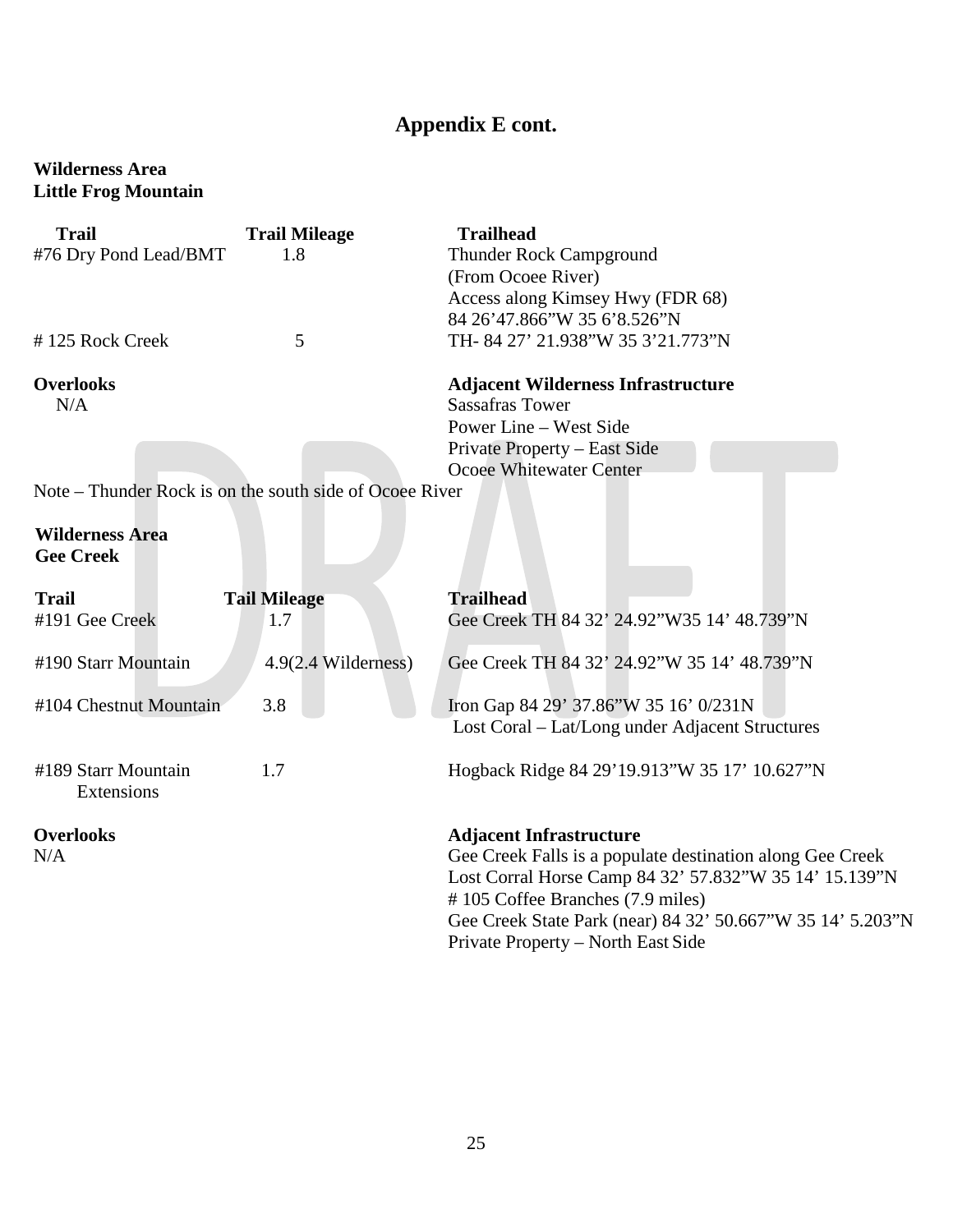#### **Wilderness Area Bald River Gorge**

| <b>Trails</b>               | <b>Trail Mileage</b> | <b>Trailhead</b>                                                         |
|-----------------------------|----------------------|--------------------------------------------------------------------------|
| #88 Bald River              | 4.8                  | Bald River Falls FDR 126 Near Holly Flats<br>84 11'8.89"W 35 17' 17.45"N |
| #107 Henderson Mountain 2.2 |                      | End of Maple Camp Lead<br>(FDR40832) 84 9/2.551"W 35 17' 56.879"N        |
| #173 Cow Camp               | $0.6^{\circ}$        | Cow Camp Bridge (FDR 210)<br>84 10'6.27'W 35 19' 20.076"N                |

#### **Overlooks**

### **Adjacent Infrastructure**

Bald River Falls Observation Bridge (FDR210)

Bald River Falls 84 10' 33.035"W 35 19' 22.285"N Holly Flatts CG 84 10' 39.812"W 35 17' 7.458"N Walnut Grove Picnic Area 84 9' 42.561"W 35 19' 37.235"N

Basin Lead Trail – Closed due to fire/storm damage. Gravelstand Top – Closed due to fire/storm damage.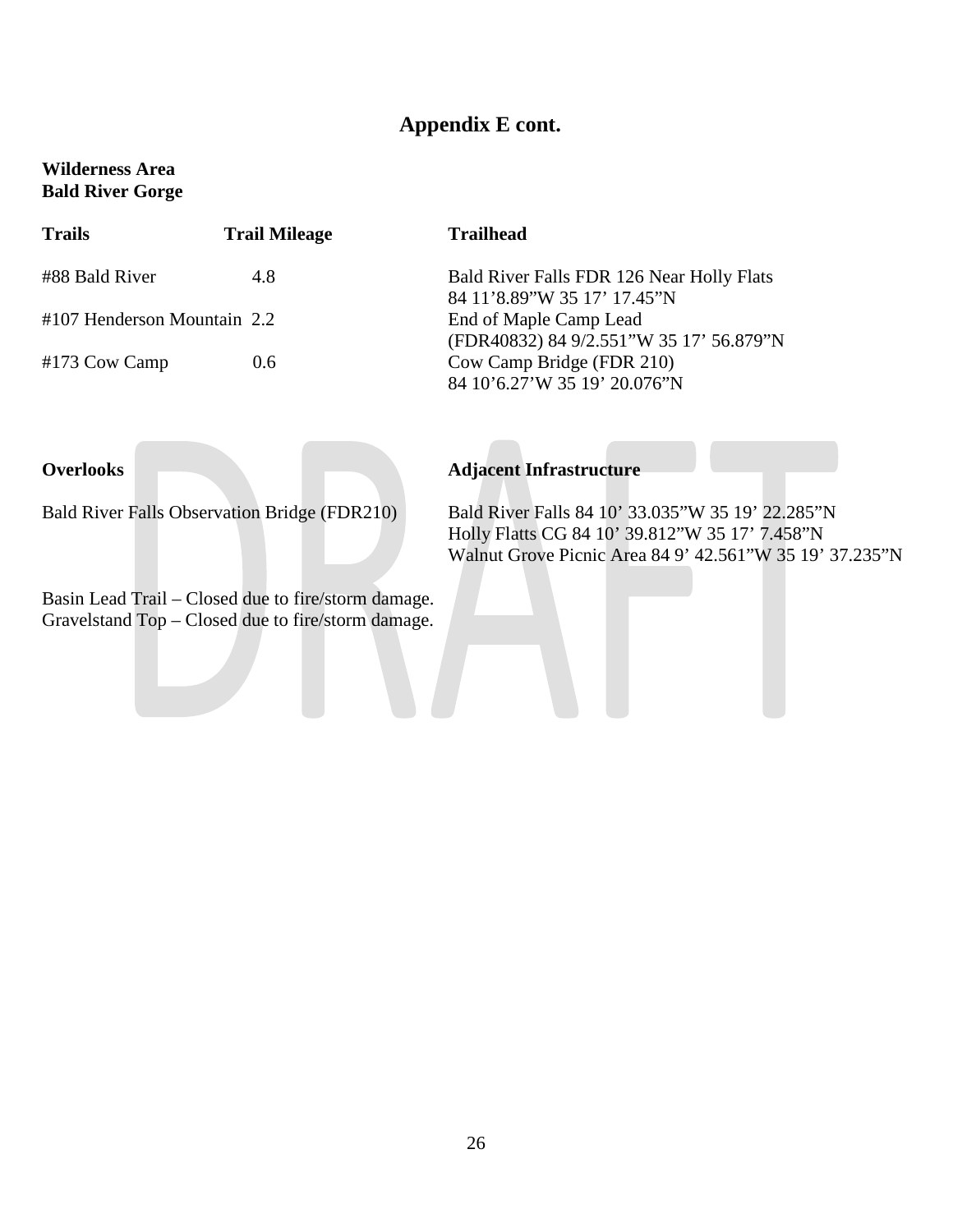#### **Wilderness Area Citico Creek**

| <b>Trails</b>             | <b>Trail Mileage</b> | <b>Trailhead</b>                                      |
|---------------------------|----------------------|-------------------------------------------------------|
| #102 Flats Mountain       | 6.2                  | Eagle Gap(TN 165) 84 6' 26.798"W 35 21' 53.27"N       |
|                           |                      | Lower access FDR(35-1) 84 5' 16.745"W 35 24' 25.542"N |
| #91 Grassy Gap            | 2.1                  | Grassy Gap TH 84 5' 14.756"W 35 21' 25.729"N          |
| #87 Falls Branch          | 1.3                  | Rattlesnake West 84 4' 3.51"W 35 21' 1.117"N          |
| #196 Jeffery Hell         | $\overline{2}$       | Rattlesnake West 84 4' 3.51"W 35 21' 1.117"N          |
| #95 Fodderstack Horse/BMT | 12.5                 | Beech Gap TH (from TN 165)                            |
|                           |                      | 84 2' 18.636"W 35 20' 56.157"N                        |
|                           |                      | Farr Gap (other end) 84 1' 38.705"W 35 27' 48.28"N    |
| #105 South Fork Citico    | 9.5                  | Warden's Field (Bottom) 84 4' 41.565"W 35 24' 8.714"N |
|                           |                      | Trail #95 Accesses from top                           |
| #54A Bob's Bald Connector | 2.1                  | Access via #95                                        |
| # Brush Mountain          | 4.1                  | Access via #95 from top                               |
|                           |                      | Warden's Field (Bottom) 84 4' 41.565"W 35 24' 8.71N   |
| #98 North Fork Citico     | 5.2                  | No TH Access via #95 from top                         |
|                           |                      | No TH Access via #105 from bottom                     |
| #149 Cold Springs Gap     | 1.1                  | Interior Trails between #97 and #98                   |
| #99 Pine Ridge            | 3.6                  | Warden's Field 84 4' 41.565"W 35 24'8.714"N           |
|                           |                      | No TH from top $-$ Access via #95 from top            |
| #100 Rocky Flats          | 4.9                  | Warden's Field 84 4' 41.565"W 35 24'8.714"N           |
|                           |                      | FDR 2659<br>84 3' 37.059"W 35 25' 51.905"N            |
| #96 Mill Branch           | 2.3                  | 84 3' 30.912"W 35 25' 52.472"N                        |
|                           |                      | No TH from top $-$ Access via #95 from top            |
| #85 Crowder Branch        | 2.4                  | FDR 2659 - 84 3' 2.472"W 35 26' 22.487"N              |
|                           |                      | No TH fro top $-$ Access via #95 from top             |
|                           |                      |                                                       |

#### **Overlooks**

Eagle Gap TH – 84 6' 26.798"W 35 21' 53.27"N Hemlock Knob 84 6' 13.428"W 35 21'31.452"N Grassy Gap TH - 84 5' 14.756"W 35 21'25.729"N

 Warden's Field Camping and TH 84 4' 41.565"W35 24' 8.714"N Cherohala Skyway is southern boundary Boundary with Nantahala N.F. and Joyce Kilmer/Slickrock

 **Adjacent Infrastructure/ Other Considerations**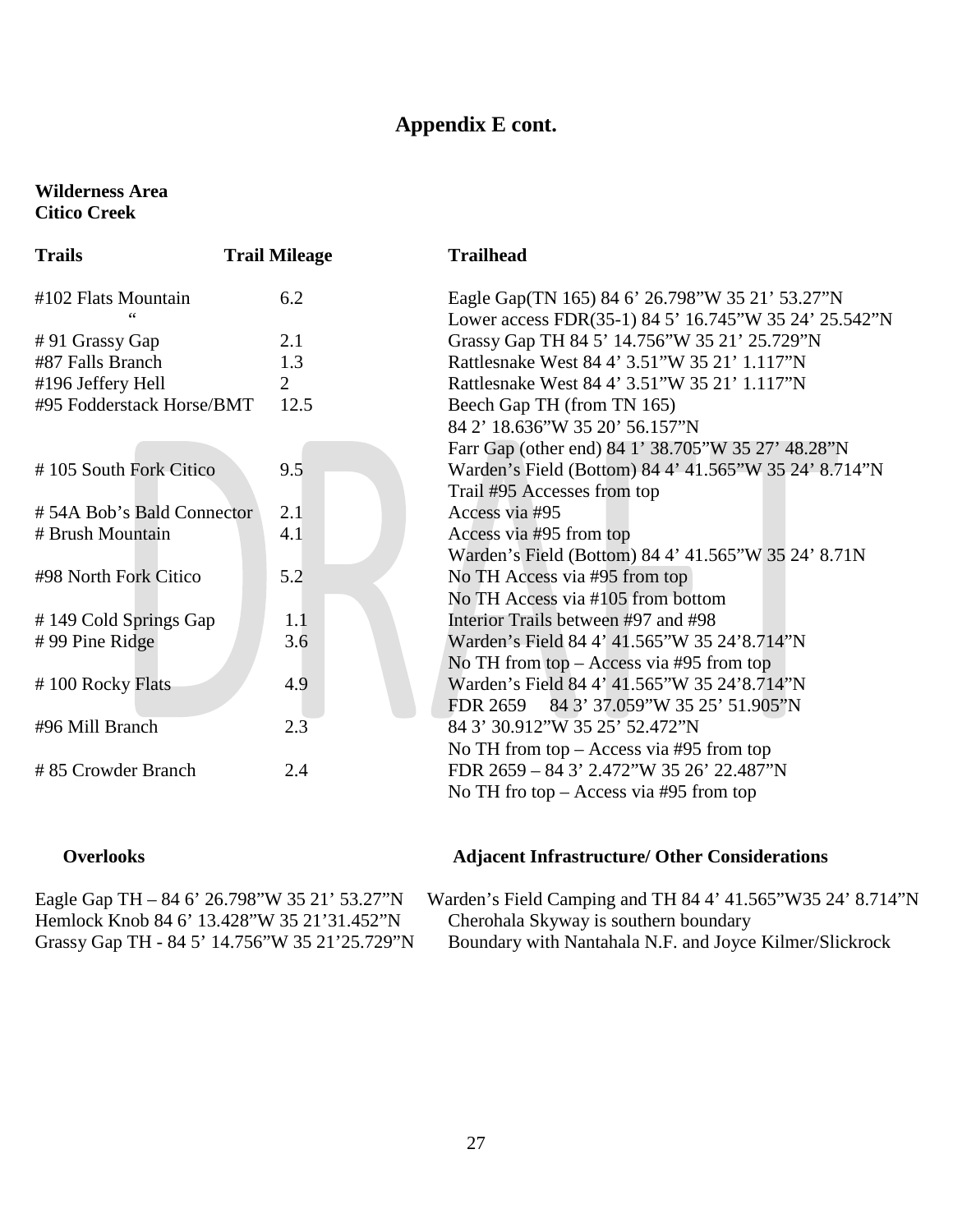#### **Wilderness Area Citico Creek Cont'**

#### **Overlooks**

Brushy Ridge Adjacent 84 5' 14.756"W 35 21' 25.729"N Rattlesnake West 84 4' 3.51"W 35 21' 1.117"N

Rattlesnake East 84 3' 37.094"W 35 20' 49.207"N

Beech Gap TH 84 2' 18.636"W 35 20' 56.157"N

Notes: BMT = Benton Mackaye Trail # 54A – Might be an Nantahala N.F. Trail

#### **Wilderness Area Joyce Kilmer/Slickrock**

### **Trails** Trail Mileage #95 Fodderstack Horse Trail/BMT 5.0 #106 Stiffknee 3.2 #133 Big Stack Gap Branch 1.7 and NC border

**Overlooks** 

N/A

Notes – BMT = Benton Mackaye Trail #2 Note – Most of this wilderness is in North Carolina

#### **Adjacent Infrastructure**

Wilderness Area Falls Branch Falls is a popular hiking trail on Falls Branch Trail Any Other Destinations Bob's Bald, Hangover Rock (NC)

| Trailhead                                                                                                               |  |  |  |
|-------------------------------------------------------------------------------------------------------------------------|--|--|--|
| Farr Gap - 84 1' 38.705"W 35 27' 48.28"N<br>Farr Gap - 84 1' 38.705"W 35 27' 48.28"N<br>N/A Interior trails between #85 |  |  |  |
| and NC border<br><b>Adjacent Infrastructure/Other Considerations</b>                                                    |  |  |  |
| Boundary with Nantahala N.F.                                                                                            |  |  |  |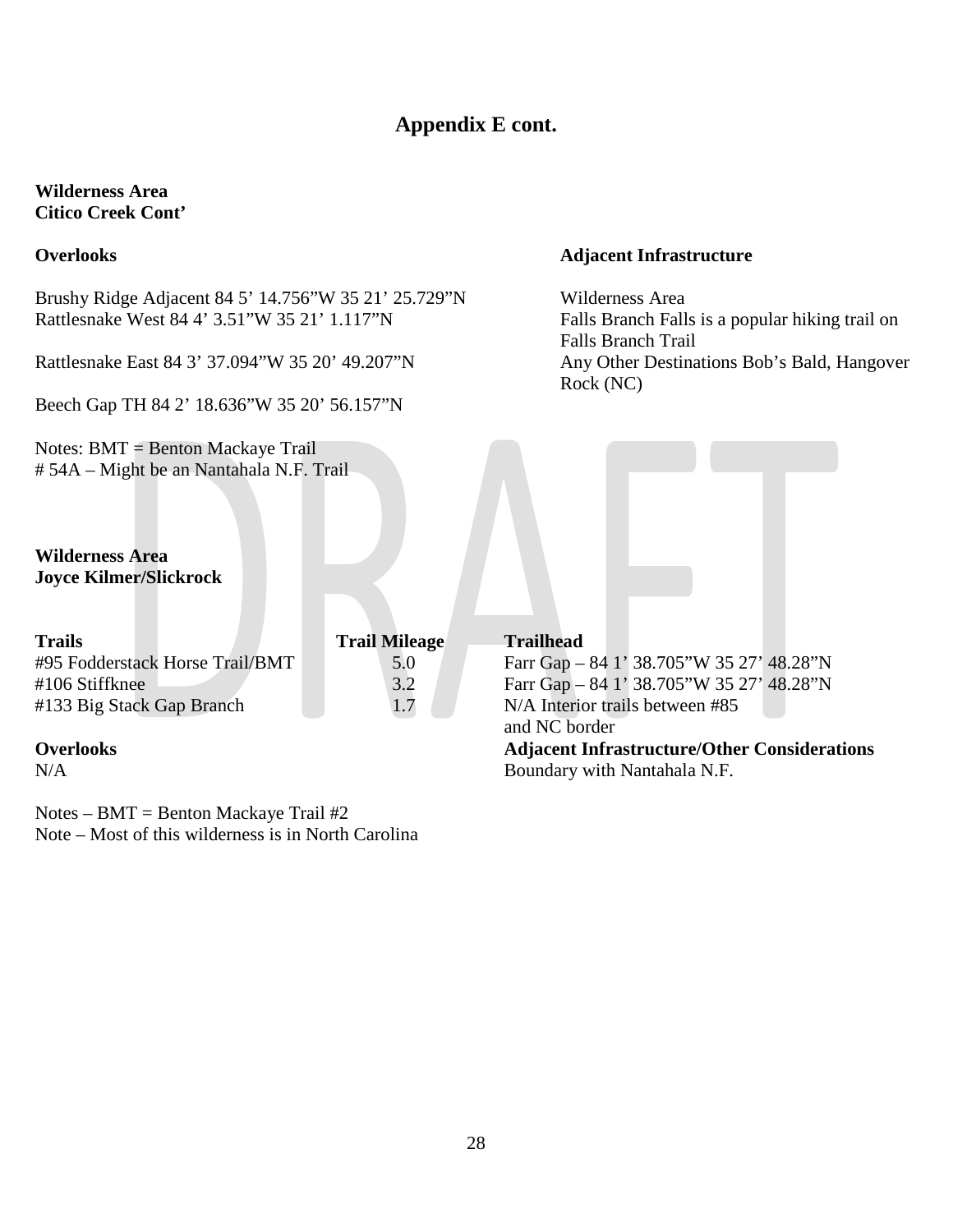#### **Wilderness Area Sampson Mountain**

**Trails**<br>
#23 Squibb Creek<br>
Horse Cree #23 Squibb Creek<br>
#4 Middle Spring<br>
#4 Middle Spring<br>  $\frac{44}{3}$  Middle Spring<br>  $\frac{44}{3}$  Middle Spring<br>  $\frac{44}{3}$  Middle Spring #4 Middle Spring Access from Squibb Creek Trail Access from Squibb Creek Trail

#### **Adjacent Infrastructure**

Squibb Creek Falls is a popular destination on the Squibb Creek rail Horse Creek Campground -

## **NOTE - Cabin In holding along Squibb Creek Trail Private Property/houses along two roads to North (Cassi Rd -CH5404 & unnamed road- Painter Springs?)**

**Rocky Fork Tract to South**

#### **Wilderness Area Unaka Mountain**

| <b>Trails</b>              | <b>Trail Mileage</b> | <b>Trailhead</b>                |
|----------------------------|----------------------|---------------------------------|
| #148 Rock Creek            | 2                    | <b>Rock Creek Rec Area</b>      |
| #26 Rattlesnake Ridge      | 2.8                  |                                 |
|                            |                      | From top – Unaka Mtn. Overlook  |
|                            |                      | 82 18' 36.925"W 36 8' 2.815"N   |
| #30 Limestone Cove         | 3.2                  | Limestone Cove TH (from bottom) |
|                            |                      | Access from #110 from top       |
| #110 Stamping Ground Ridge | 4.2                  | Unnamed TH (from FDR 230)       |
|                            |                      | 82 17' 33.364"W 36 8' 40.283"N  |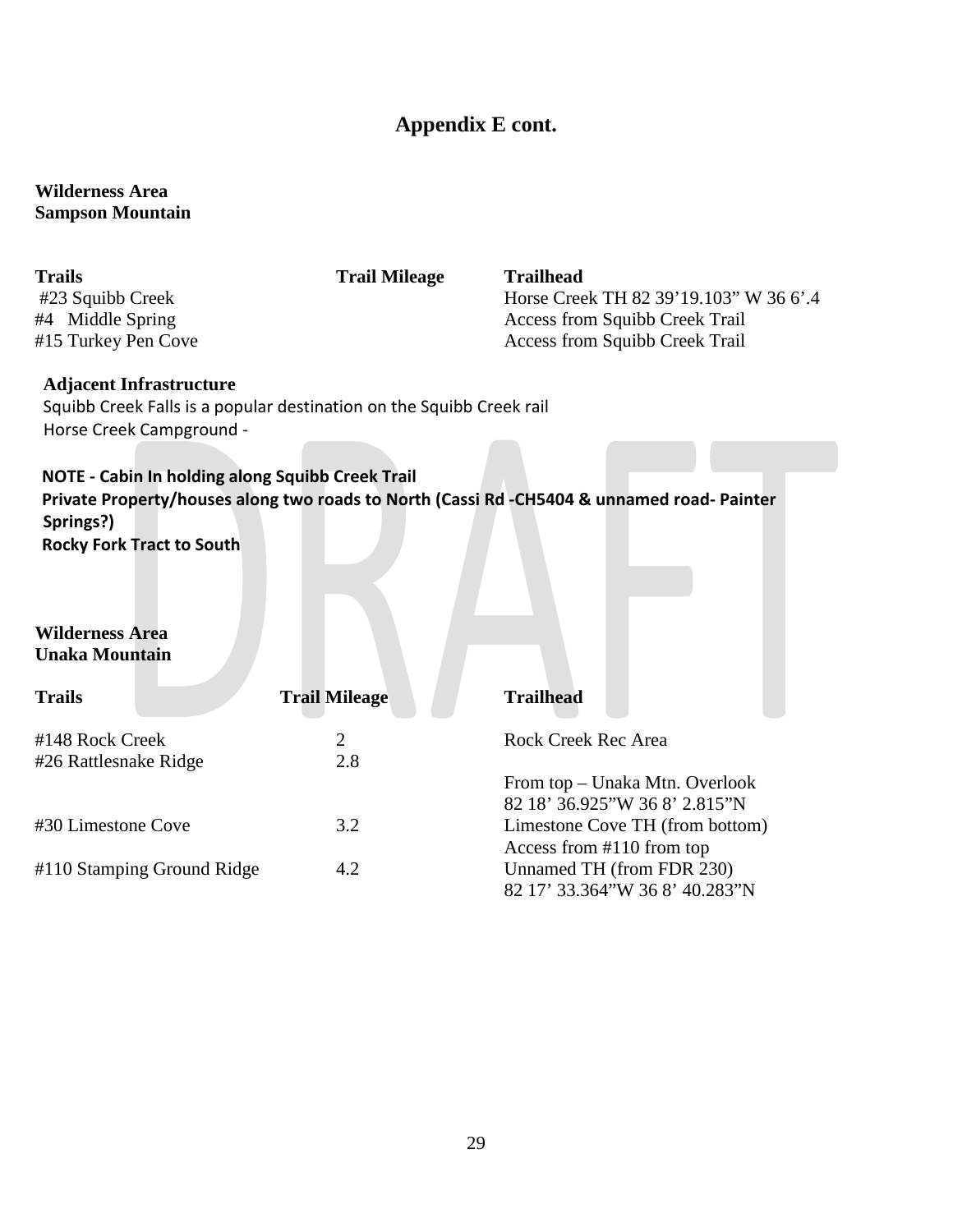#### **Wilderness Area Unaka Mountain cont.**

| <b>Overlooks</b>                                      | <b>Adjacent Infrastructure</b>                                                                                                                                                      |                                                                                                      |  |
|-------------------------------------------------------|-------------------------------------------------------------------------------------------------------------------------------------------------------------------------------------|------------------------------------------------------------------------------------------------------|--|
| Unaka Mountain Overlook – 82 18'36.925"W 36 8'2.815"N | Rock Creek falls is a popular destination on<br><b>Rock Creek Trail</b>                                                                                                             |                                                                                                      |  |
| Beauty Spot Overlook/TH - 82 19'59.247"W 26 7'2.926"N | Rock Creek Rec Area -<br>82 20'52.597"W 36 8'14.584"N<br>Limestone Cove Rec Area/TH -<br>82 17'45.151"W 36 10' 31.533"N<br>Unaka Mountain Overlook -<br>82 18'36.925"W 36 8'2.815"N |                                                                                                      |  |
|                                                       |                                                                                                                                                                                     | Beauty Spot Overlook/TH -<br>82 19'59.247"W 36 7'2.926                                               |  |
| <b>Wilderness Area</b><br><b>Pond Mountain</b>        |                                                                                                                                                                                     |                                                                                                      |  |
| <b>Trails</b>                                         | <b>Trail Mileage</b>                                                                                                                                                                | <b>Trailhead</b>                                                                                     |  |
| #1 Appalachian National Scenic Trail                  | 6.5                                                                                                                                                                                 | Dennis Cove TH -<br>82 7'23.914"W 36 15'51.2"N<br>Shook Branch $-$<br>82 7' 41.853" W36 18' 7.941" N |  |
| #501 Hampton Blueline Trail                           | 0.9                                                                                                                                                                                 | Laurel Fork TH (Hwy 321/TN67)<br>82 9' 8.877"W 36 17' 7.962"N                                        |  |
| #40 Pond Mountain                                     | 4.5 (hunter access)                                                                                                                                                                 | Access from Hwy 321/TN 67<br>82 4' 34.271"W 36 18' 56.625"N                                          |  |

#### **Overlooks AT Shelter**

N/ALaurel Fork Shelter – 82 8' 12.682"W 36 16' 42.418"N

#### **Adjacent Infrastructure/Other Areas of Consideration**

Laurel Falls (popular destination along AT from Dennis Cove) 82 8' 11.978"W 36 16' 21.243"N Shook Branch – 82 7' 41.853"W 36 18' 7.941"N Rat Branch – 82 7' 19.743"W 36 18' 13.66"N Pond Mountain Shooting Range – 82 6' 24.853"W 36 18' 31.502"N Carden's Bluff – 82 6' 59.668"W 36 18' 42.265"N Watauga Point – 82 5' 9.76"W 36 19' 12.469"N

Notes: Private Property is southern boundary, along with several smaller sections.